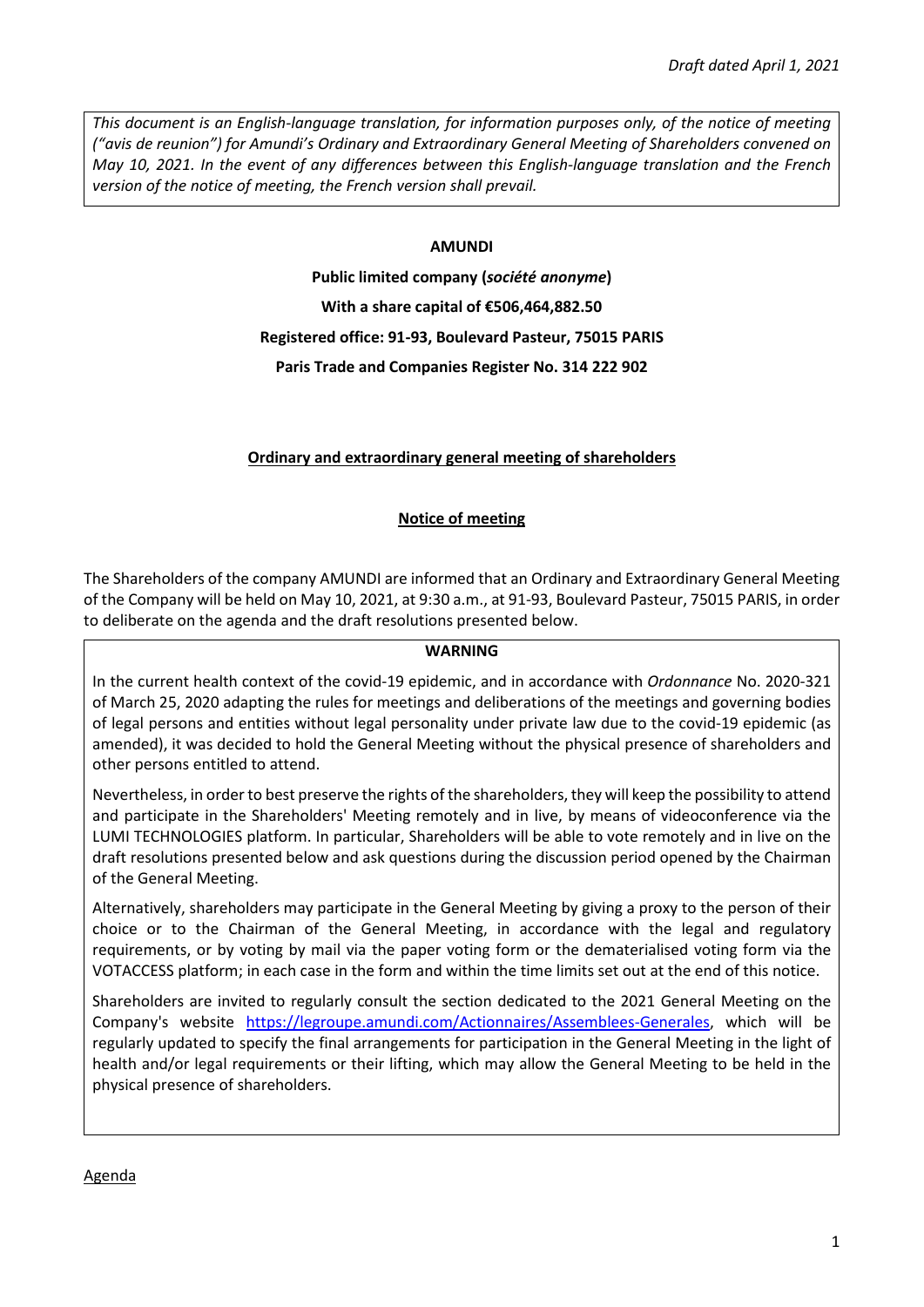Competence of the ordinary General Meeting

- Approval of the Company's financial statements for the 2020 fiscal year
- Approval of the consolidated financial statements for the 2020 fiscal year
- Appropriation of net income for the fiscal year and payment of the dividend
- Approval of the agreements governed by the provisions of Articles L. 225-38 et seq. of the French Commercial Code
- Approval of the information referred to in Article L. 22-10-9 I of the French Commercial Code included in the corporate governance report
- Approval of the fixed, variable and exceptional items comprising the total compensation and benefits of any kind paid during the 2020 fiscal year, or granted for the 2020 fiscal year, to Mr. Yves Perrier, Chief Executive Officer
- Approval of the compensation policy applicable to Directors for the 2021 fiscal year, pursuant to Article L. 22-10-8 II of the French Commercial Code
- Approval of the compensation policy applicable to the Chief Executive Officer, for the period from January 1, 2021 to May 10, 2021 inclusive, pursuant to Article L. 22-10-8 II of the French Commercial Code
- Approval of the compensation policy applicable to the Chief Executive Officer, for the period from May 11, 2021 to December 31, 2021 inclusive, pursuant to Article L 22-10-8 II of the French Commercial Code
- Approval of the compensation policy applicable to the Chairman of the Board of Directors, for the period from January 1, 2021 to May 10, 2021 inclusive, pursuant to Article L. 22-10-8 II of the French Commercial Code
- Approval of the compensation policy applicable to the Chairman of the Board of Directors, for the period from May 11, 2021 to December 31, 2021 inclusive, pursuant to Article L. 22-10-8 II of the French Commercial Code
- Consultation on the overall amount of compensation paid during the previous fiscal year to the senior managers, within the meaning of Article L. 511-13 of French Monetary and Financial Code and the categories of employees identified according to Article L. 511-71 of the French Monetary and Financial Code
- Approval of the appointment of Michèle Guibert as Director
- Renewal of Michèle Guibert's term as Director
- Renewal of William Kadouch-Chassaing's term as Director
- Renewal of Michel Mathieu's term as Director
- Non-renewal of Henri Buecher's term as Director
- Appointment of Patrice Gentié as a new Director
- Non-renewal of ERNST & YOUNG et AUTRES as Co-principal Statutory Auditor
- Appointment of MAZARS as new Co-principal Statutory Auditor
- Non-renewal of PICARLE et Associés as Deputy Statutory Auditor
- Authorization to the Board of Directors to trade in the Company's own shares

Competence of the extraordinary General Meeting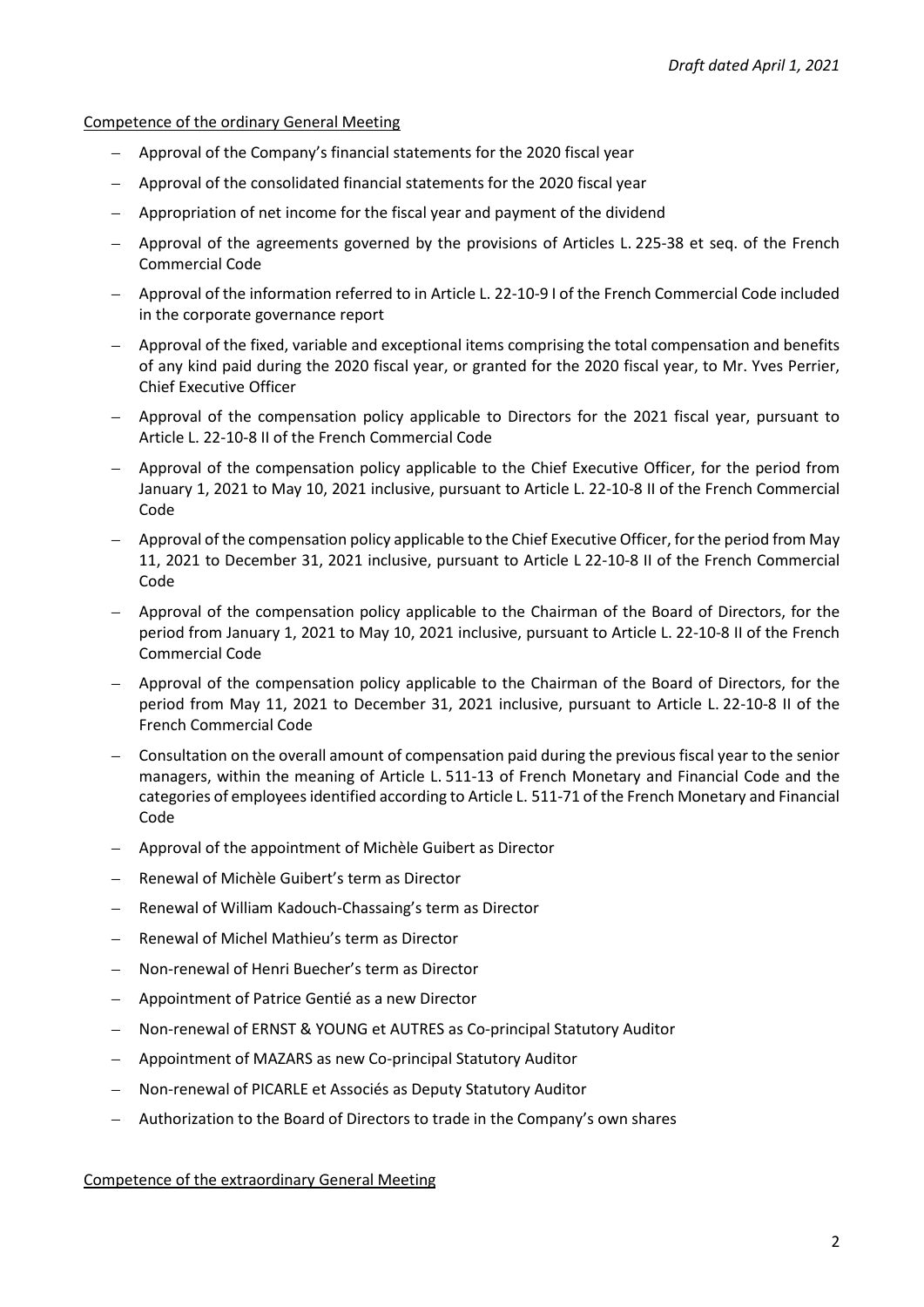- Delegation of competence to the Board of Directors to increase the share capital of the Company or of another company through the issuance of shares and/or securities granting access, immediately or in the future, to the Company's share capital, with preferential subscription rights
- Option to issue shares and/or securities granting access, immediately or in the future, to shares to be issued by the Company in consideration for contributions in kind consisting of shares or securities granting access to share capital
- Delegation of competence to the Board of Directors to increase the share capital of the Company or of another company through the issuance of shares and/or securities granting access, immediately or in the future, to the Company's share capital reserved for participants in Company savings plans without preferential subscription rights
- Authorization to the Board of Directors to grant performance shares (outstanding or newly issued) to some or all Group employees and corporate officers
- Authorization to the Board of Directors to reduce the share capital through the cancellation of treasury shares
- Amendment of Article 19 of the Articles of Association
- Amendment of the Articles of association in order to take note of the renumbering of the French Commercial Code resulting from Ordinance No. 2020-1142 of September 16, 2020 creating, within the French Commercial Code, a chapter relating to companies whose securities are admitted to trading on a regulated market or on a multilateral trading facility
- Powers to carry out formalities

## **Draft resolutions presented by the Board of Directors to the Ordinary and Extraordinary General Meeting of Monday May 10, 2021.**

## **Draft resolutions submitted to the Ordinary General Meeting of Shareholders**

### **First resolution (Approval of the unconsolidated financial statements for the 2020 fiscal year)**

The General Meeting of Shareholders, deliberating in accordance with the quorum and majority requirements applicable to ordinary general meetings of shareholders, having reviewed the reports of the Board of Directors and the reports of the Statutory Auditors, approves the unconsolidated financial statements for the 2020 fiscal year as presented, including the balance sheet, the income statement and the notes to the financial statements, as well as the transactions reflected in these financial statements and summarized in these reports.

### **Second resolution (Approval of the consolidated financial statements for the 2020 fiscal year)**

The General Meeting of Shareholders, deliberating in accordance with the quorum and majority requirements applicable to ordinary general meetings of shareholders, having reviewed the reports of the Board of Directors and the reports of the Statutory Auditors, approves the consolidated financial statements for the 2020 fiscal year as presented, including the balance sheet, the income statement and the notes to the financial statements, as well as the transactions reflected in these financial statements and summarized in these reports.

### **Third resolution (Appropriation of net income for the fiscal year and payment of the dividend)**

The General Meeting of Shareholders, deliberating in accordance with the quorum and majority requirements applicable to ordinary general meetings of shareholders, having acknowledged that the financial statements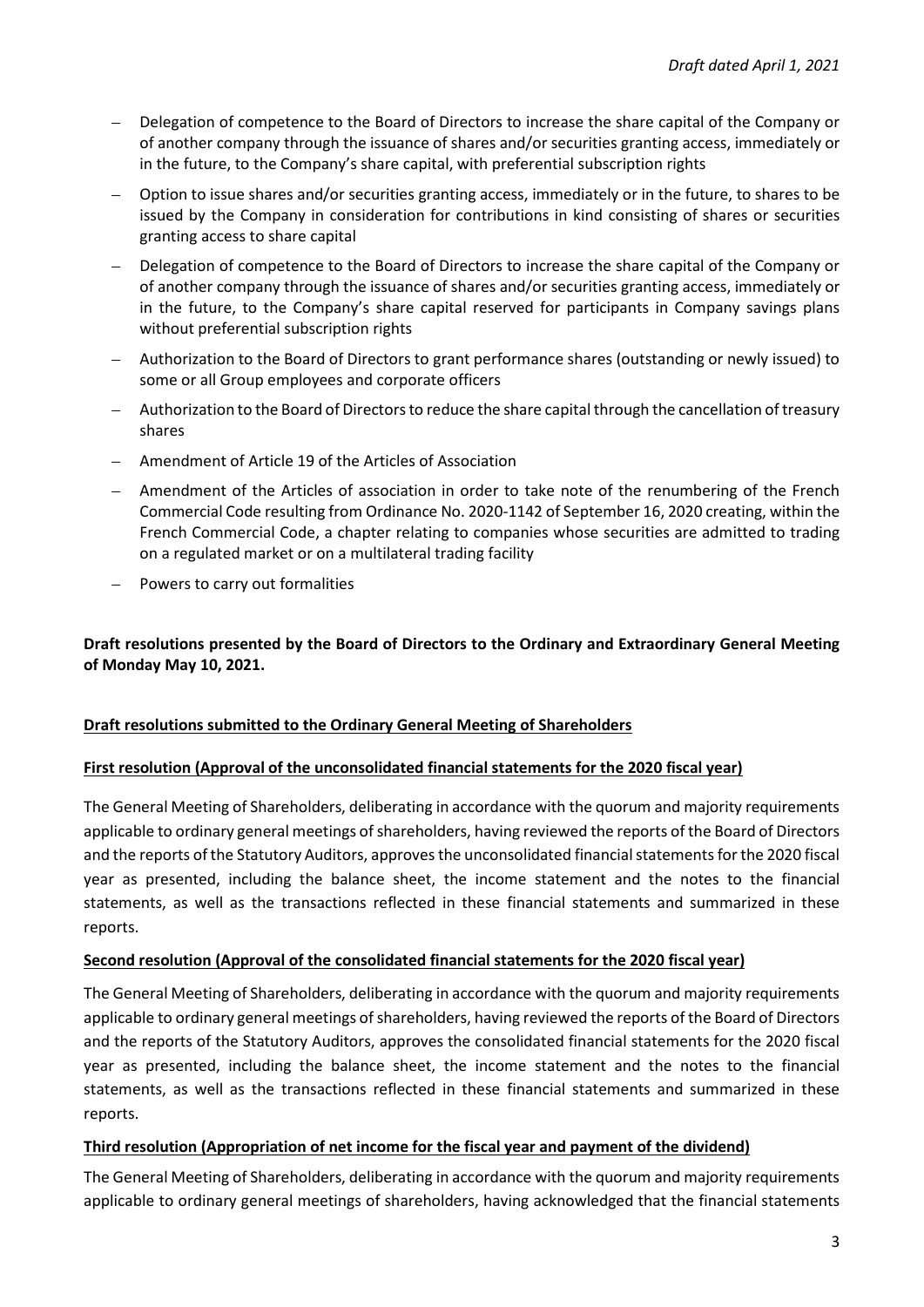for the fiscal year ended December 31, 2020 and approved by this General Meeting of Shareholders show a profit of € **323,976,141.09**:

- duly notes that the balance of the profit for the 2020 fiscal year, plus retained earnings for previous fiscal years, has increased the amount of distributable earnings to € **1,983,965,225.11**;
- resolves to appropriate distributable earnings as follows:

| to dividends <sup>(1)</sup> | € 587,499,263.70   |
|-----------------------------|--------------------|
| to retained earnings        | € 1,396,465,961.41 |

(*1*) *The total amount distributed, as indicated above, is based on the number of shares entitled to dividends as of December 31, 2020, i.e., 202,585,953 shares, and may vary if the number of shares entitled to dividends changes between January 1, 2021 and the exdate, depending in particular on the number of treasury shares, the final allocation of free shares (if the beneficiary is entitled to dividends in accordance with the provisions of the relevant plans)*

The dividend is set at € 2.90 per share for each of the 202,585,953 shares entitled to dividends.

Shares will be designated ex-dividend on May 13, 2021 and paid out as from May 17, 2021. It should be noted that, at the time of payment of such dividends, if the Company holds a portion of its own shares, the dividends not paid on those shares will be allocated to retained earnings.

Pursuant to Article 243 *bis* of the French General Tax Code, this dividend is eligible to the 40% deduction provided for by Article 158, section 3, sub-section 2 of the French General Tax Code. It is reminded that for dividends received as from January 1, 2018, this deduction is in any event only likely to apply when the taxpayer has opted for taxation of income from movable property according to the income tax scale instead of the single flat-rate levy.

In accordance with applicable laws, the General Meeting of Shareholders notes that the following dividends were paid in the three fiscal years preceding the 2020 fiscal year:

| <b>Fiscal year</b> | Dividend per<br>share<br>(in euros) | Amount per share<br>eligible for the tax<br>deduction pursuant to<br>Article 158, section 3,<br>sub-section 2 of the<br><b>French General Tax Code</b><br>(in euros) | Amount per share not<br>eligible for the tax<br>deduction<br>(in euros) | <b>Total dividend</b><br>(in million euros) |
|--------------------|-------------------------------------|----------------------------------------------------------------------------------------------------------------------------------------------------------------------|-------------------------------------------------------------------------|---------------------------------------------|
| 2017               | 2.50                                | 2.50                                                                                                                                                                 | $\Omega$                                                                | 503                                         |
| 2018               | 2.90                                | 2.90                                                                                                                                                                 | 0                                                                       | 585                                         |
| 2019               | 0                                   | 0                                                                                                                                                                    | 0                                                                       | 0                                           |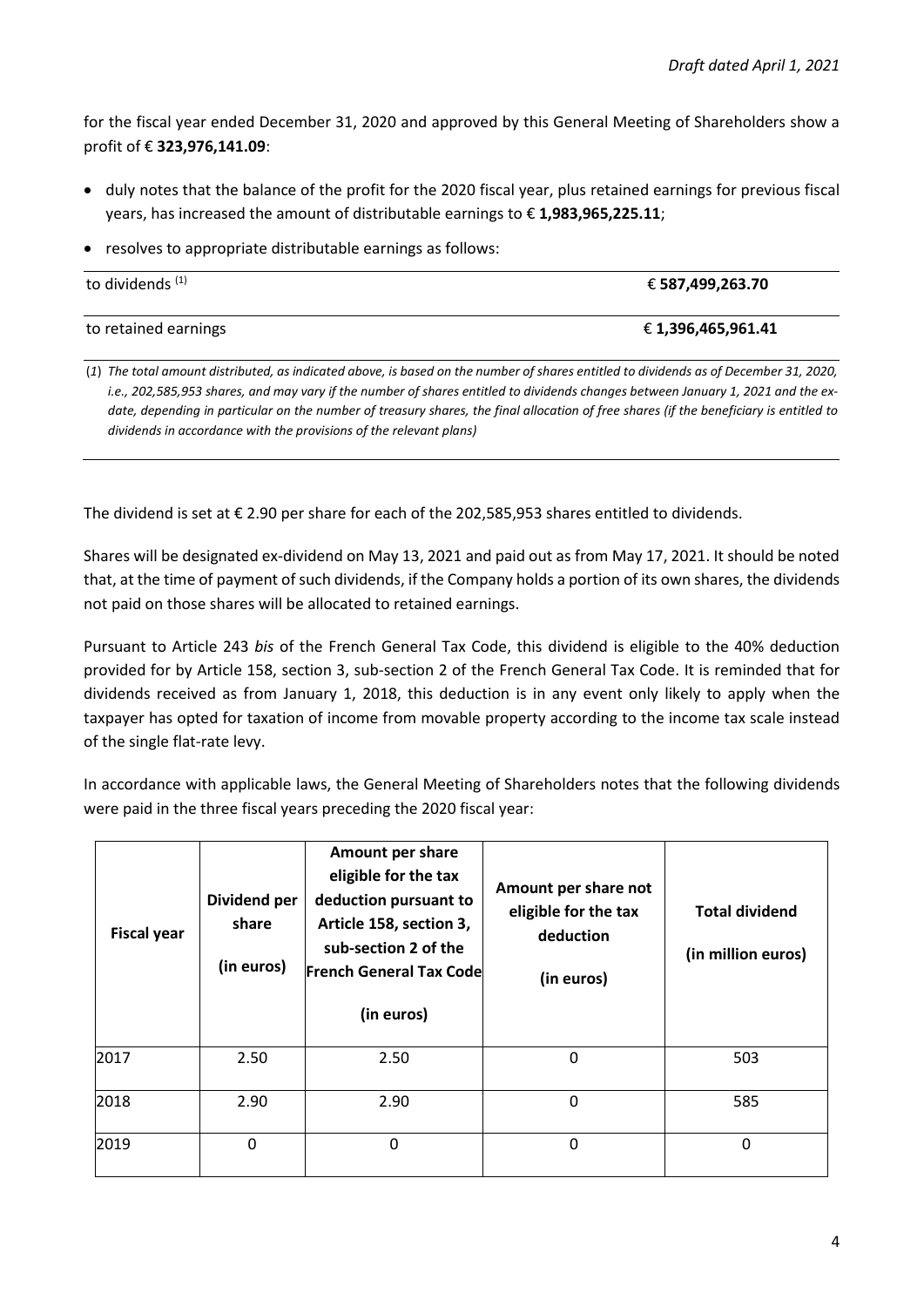# **Fourth resolution (Approval of the agreements governed by the provisions of Articles L. 225-38** *et seq.* **of the French Commercial Code)**

The General Meeting of Shareholders, deliberating in accordance with the quorum and majority requirements applicable to ordinary general meetings of shareholders, having reviewed the special report of the Statutory Auditors on agreements governed by the provisions of Articles L. 225-38 and L. 225-40 to L. 225-42 of the French Commercial Code, duly notes that, pursuant to the said special report, the Statutory Auditors were not informed of any new agreements authorized by the Board of Directors during the fiscal year ended December 31, 2020 and approves all the provisions of this report.

## **Fifth resolution (Approval of the information referred to in Article L. 22-10-9 I of the French Commercial Code included in the corporate governance report)**

The General Meeting of Shareholders, deliberating in accordance with the quorum and majority requirements applicable to ordinary general meetings of shareholders, having reviewed the corporate governance report, pursuant to Article L. 22-10-34 I of the French Commercial Code, approves the information referred to in Article L. 22-10-9 I of the French Commercial Code, as presented in the corporate governance report included in Chapter 2 of the Company's 2020 universal registration document.

## **Sixth resolution (Approval of the fixed, variable and exceptional items comprising the total compensation and benefits of any kind paid during the 2020 fiscal year, or granted for the 2020 fiscal year, to Mr. Yves Perrier, Chief Executive Officer)**

The General Meeting of Shareholders, deliberating in accordance with the quorum and majority requirements applicable to ordinary general meetings of shareholders, having reviewed the report of the Board of Directors on corporate governance, pursuant to Article L. 22-10-34 II of the French Commercial Code, approves the fixed, variable and exceptional items comprising the total compensation and benefits of any kind paid during the 2020 fiscal year, or granted for the same fiscal year, to Mr. Yves Perrier, Chief Executive Officer, as presented in the corporate governance report included in Chapter 2 of the Company's 2020 universal registration document.

## **Seventh resolution (Approval of the compensation policy applicable to Directors for the 2021 fiscal year, pursuant to Article L.22-10-8 II of the French Commercial Code)**

The General Meeting of Shareholders, deliberating in accordance with the quorum and majority requirements applicable to ordinary general meetings of shareholders, having reviewed the report of the Board of Directors and the corporate governance report describing the compensation policy applicable to Directors, pursuant to Article L. 22-10-8 II of the French Commercial Code, approves the compensation policy applicable to Directors for the 2021 fiscal year, determined by the Board of Directors and as presented in the corporate governance report included in Chapter 2 of the Company's 2020 universal registration document.

### **Eight resolution (Approval of the compensation policy applicable to the Chief Executive Officer, for the period from January 1, 2021 to May 10, 2021 inclusive, pursuant to Article L.22-10-8 II of the French Commercial Code)**

The General Meeting of Shareholders, deliberating in accordance with the quorum and majority requirements applicable to ordinary general meetings of shareholders, having reviewed the report of the Board of Directors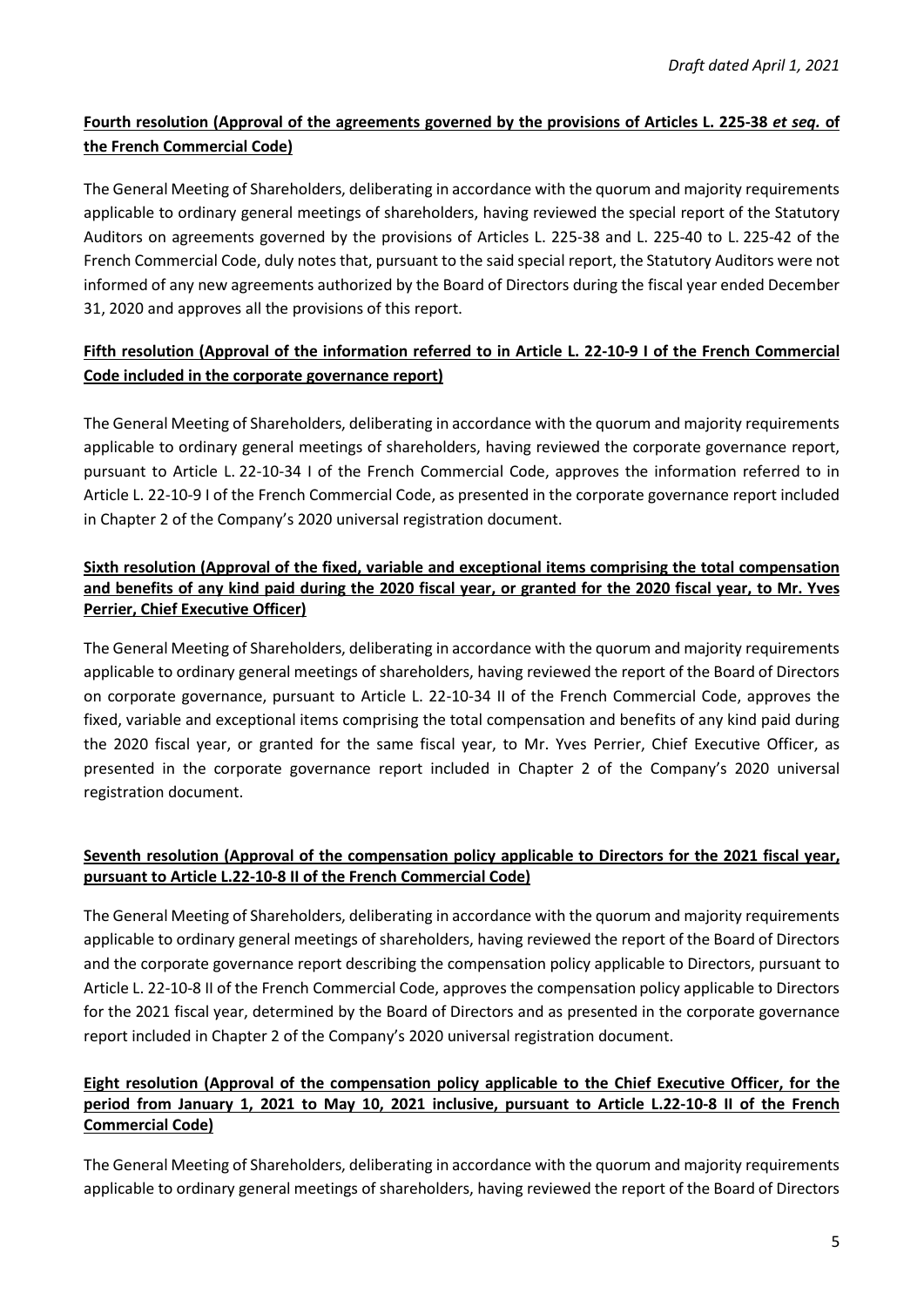and the corporate governance report describing the compensation policy applicable to the Chief Executive Officer, pursuant to Article L. 22-10-8 II of the French Commercial Code, approves the compensation policy applicable to the Chief Executive Officer for the period from January 1, 2021 to May 10, 2021 inclusive, determined by the Board of Directors and as presented in the corporate governance report included in Chapter 2 of the Company's 2020 universal registration document.

### **Ninth resolution (Approval of the compensation policy applicable to the Chief Executive Officer, for the period from May 11, 2021 to December 31, 2021 inclusive, pursuant to Article L.22-10-8 II of the French Commercial Code)**

The General Meeting of Shareholders, deliberating in accordance with the quorum and majority requirements applicable to ordinary general meetings of shareholders, having reviewed the report of the Board of Directors and the corporate governance report describing the compensation policy applicable to Chief Executive Officer, pursuant to Article L. 22-10-8 II of the French Commercial Code, approves the compensation policy applicable to the Chief Executive Officer for the period from May 11, 2021 to December 31, 2021 inclusive, determined by the Board of Directors and as presented in the corporate governance report included in Chapter 2 of the Company's 2020 universal registration document.

### **Tenth resolution (Approval of the compensation policy applicable to the Chairman of the Board of Directors, for the period from January 1, 2021 to May 10, 2021 inclusive, pursuant to Article L.22-10-8 II of the French Commercial Code)**

The General Meeting of Shareholders, deliberating in accordance with the quorum and majority requirements applicable to ordinary general meetings of shareholders, having reviewed the report of the Board of Directors and the corporate governance report describing the compensation policy applicable to the Chairman of the Board of Directors, pursuant to Article L. 22-10-8 II of the French Commercial Code, approves the compensation policy applicable to the Chairman of the Board of Directors for the period from January 1, 2021 to May 10, 2021 inclusive, determined by the Board of Directors and as presented in the corporate governance report included in Chapter 2 of the Company's 2020 universal registration document.

### **Eleventh resolution (Approval of the compensation policy applicable to the Chairman of the Board of Directors, for the period from May 11, 2021 to December 31, 2021 inclusive, pursuant to Article L.22-10-8 II of the French Commercial Code)**

The General Meeting of Shareholders, deliberating in accordance with the quorum and majority requirements applicable to ordinary general meetings of shareholders, having reviewed the report of the Board of Directors and the corporate governance report describing the compensation policy applicable to Directors, pursuant to Article L. 22-10-8 II of the French Commercial Code, approves the compensation policy applicable to the Chairman of the Board of Directors for the period from May 11, 2021 to December 31, 2021 inclusive, determined by the Board of Directors and as presented in the corporate governance report included in Chapter 2 of the Company's 2020 universal registration document.

## **Twelfth resolution (Consultation on the overall amount of compensation paid during the previous fiscal year to the senior managers, within the meaning of Article L. 511-13 of French Monetary and Financial Code and**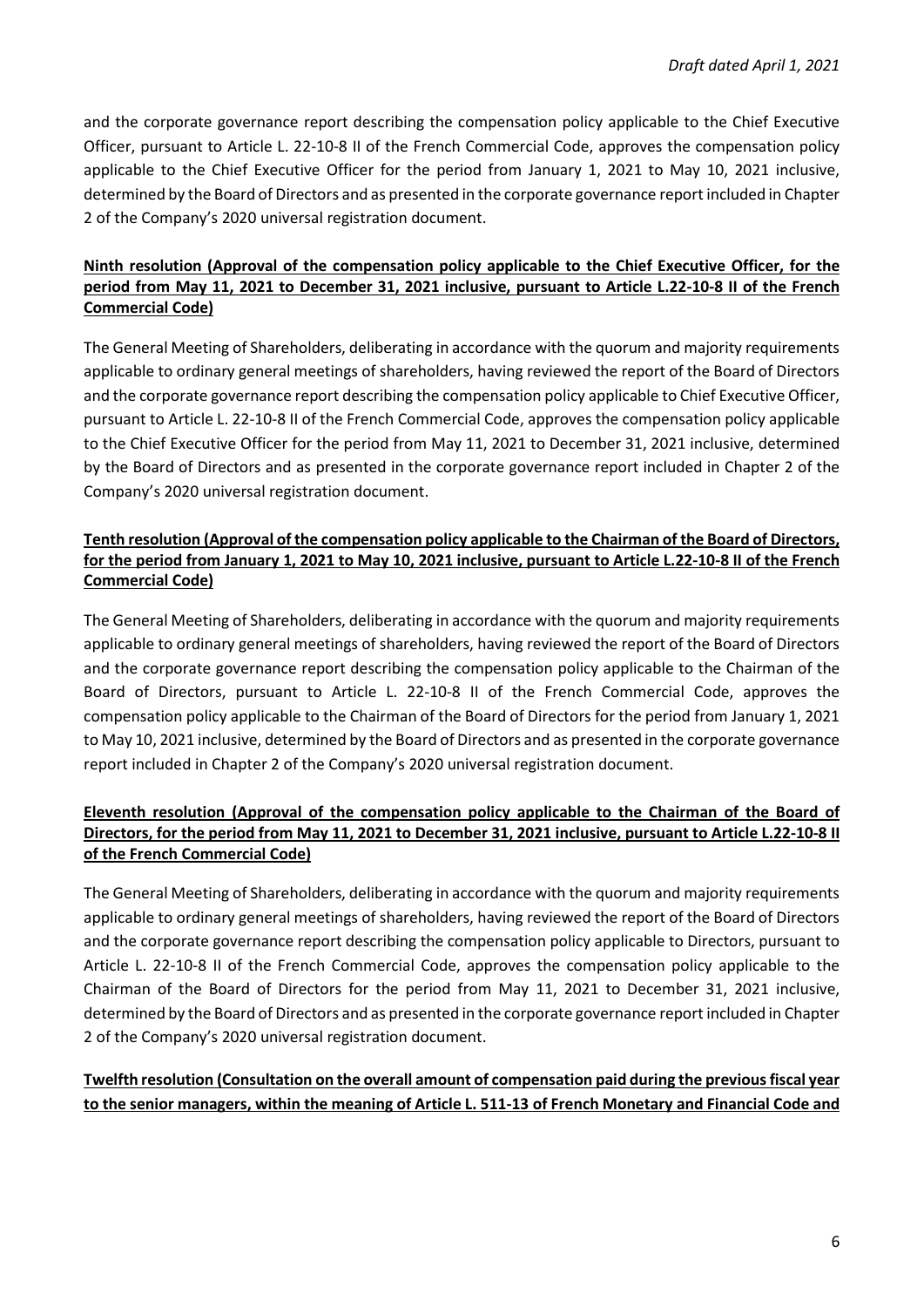# **the categories of employees identified according to Article L. 511-71 of the French Monetary and Financial Code)**

The General Meeting of Shareholders, deliberating in accordance with the quorum and majority requirements applicable to ordinary general meetings of shareholders, having reviewed the report of the Board of Directors and pursuant to Article L. 511-73 of the French Monetary and Financial Code, issues a favorable opinion on the overall amount of compensation of any kind, paid during the previous fiscal year, which amounted to € 4,920,859, to senior managers, within the meaning of Article L. 511-13 of the French Monetary and Financial Code, and to categories of employees identified according to Article L. 511-71 of the French Monetary and Financial Code, including risk takers, employees in oversight positions, as well as employees who, with respect to overall income, are in the same wage bracket, whose professional activities have a material impact on the risk profile of the Company or the group.

### **Thirteenth resolution (Approval of the appointment of Michèle Guibert as Director)**

The General Meeting of Shareholders, deliberating in accordance with the quorum and majority requirements applicable to ordinary general meetings of shareholders, approves the appointment by the Board of Directors of Michèle Guibert as a Director of the Company, to replace Renée Talamona, who resigned, for the remainder of her term of office, *i.e.*, until the end of this General Meeting.

### **Fourteenth resolution (Renewal of Michèle Guibert's term as Director)**

The General Meeting of Shareholders, deliberating in accordance with the quorum and majority requirements applicable to ordinary general meetings of shareholders, having noted that Michèle Guibert's as Director is set to expire at the end of this meeting, resolves to renew this term for a three-year period, set to expire at the end of the General Meeting of Shareholders of the Company convened to approve the financial statements for the fiscal year ending December 31, 2023.

### **Fifteenth resolution (Renewal of William Kadouch-Chassaing's term as Director)**

The General Meeting of Shareholders, deliberating in accordance with the quorum and majority requirements applicable to ordinary general meetings of shareholders, having noted that William Kadouch-Chassaing's term as Director is set to expire at the end of this meeting, resolves to renew this term for an additional three-year period, set to expire at the end of the General Meeting of Shareholders of the Company convened to approve the financial statements for the fiscal year ending December 31, 2023.

### **Sixteenth resolution (Renewal of Michel Mathieu's term as Director)**

The General Meeting of Shareholders, deliberating in accordance with the quorum and majority requirements applicable to ordinary general meetings of shareholders, having noted that Michel Mathieu's term as Director is set to expire at the end of this meeting, resolves to renew this term for a three-year period, set to expire at the end of the General Meeting of Shareholders of the Company convened to approve the financial statements for the fiscal year ending December 31, 2023.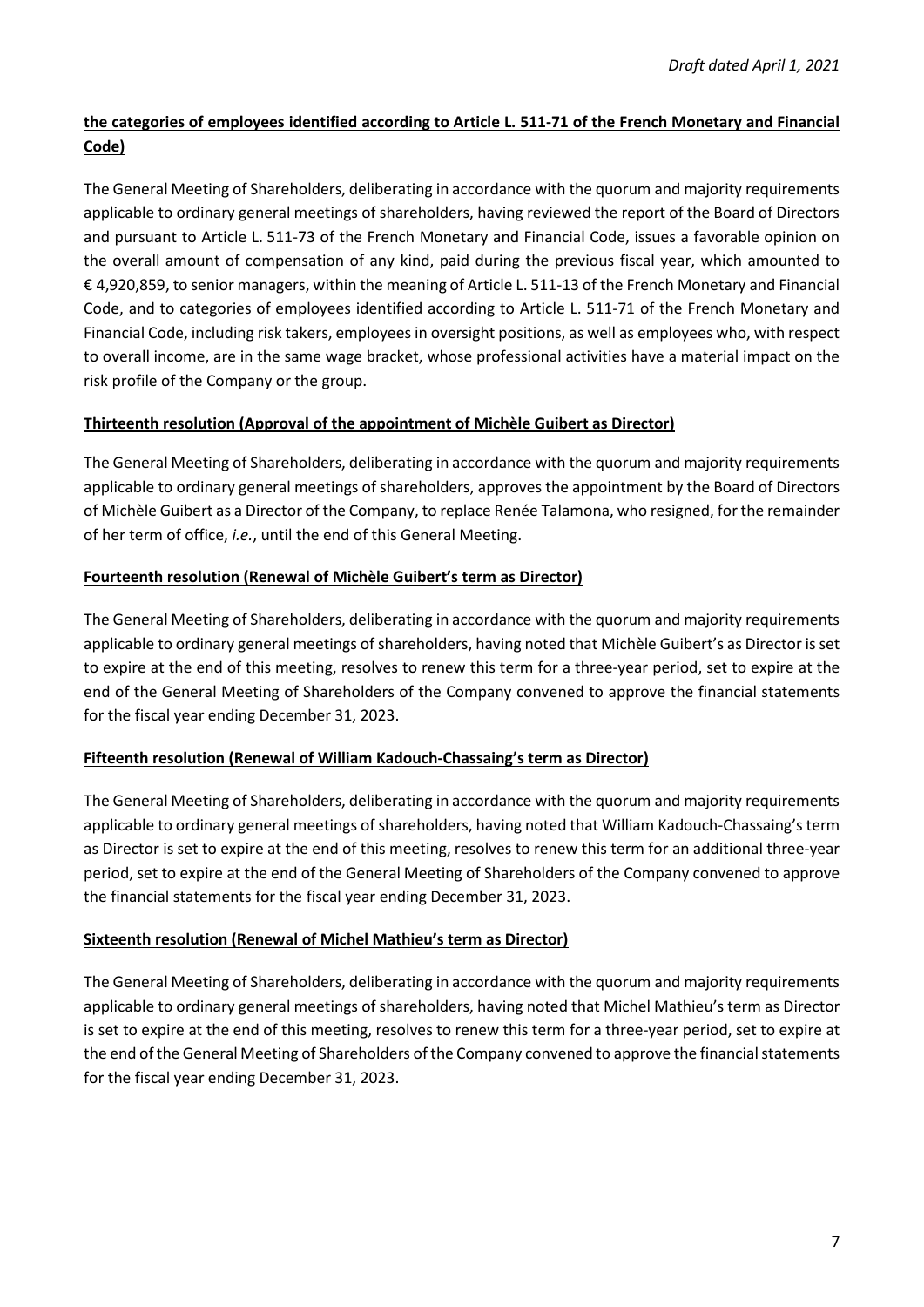### **Seventeenth resolution (Non-renewal of Henri Buecher's term as Director)**

The General Meeting of Shareholders, deliberating in accordance with the quorum and majority requirements applicable to ordinary general meetings of shareholders, having reviewed the report of the Board of Directors, notes that the term of Mr Henri Buecher as a Director expires today.

### **Eighteenth resolution (Appointment of Patrice Gentié as a new Director)**

The General Meeting of Shareholders, deliberating in accordance with the quorum and majority requirements applicable to ordinary general meetings of shareholders, having reviewed the report of the Board of Directors, decides to appoint Mr. Patrice Gentié as Director of the Company, for a three-year period, set to expire at the end of the General Meeting of Shareholders of the Company convened to approve the financial statements for the fiscal year ending December 31, 2023.

### **Nineteenth resolution (Non-renewal of ERNST & YOUNG et AUTRES as Co-principal Statutory Auditor)**

The General Meeting of Shareholders, deliberating in accordance with the quorum and majority requirements applicable to ordinary general meetings of shareholders, having reviewed the report of the Board of Directors, notes that the term of Ernst & Young et AUTRES as as Co-principal Statutory Auditor expires today.

### **Twentieth resolution (Appointment of MAZARS as Co-principal Statutory Auditor)**

The General Meeting of Shareholders, deliberating in accordance with the quorum and majority requirements applicable to ordinary general meetings of shareholders, having reviewed the report of the Board of Directors, appoints Mazars as Co-principal Statutory Auditor for a six-year period, set to expire at the end of the General Meeting of Shareholders of the Company convened to approve the financial statements for the fiscal year ending December 31, 2026.

### **Twenty-first resolution (Non-renewal of PICARLE et Associés as Deputy Statutory Auditor)**

The General Meeting of Shareholders, deliberating in accordance with the quorum and majority requirements applicable to ordinary general meetings of shareholders, having reviewed the report of the Board of Directors, noting that the term of PICARLE et Associés as Deputy Statutory Auditor is set to expire at the end of this meeting, resolves not to renew this term in accordance with the applicable laws and regulations.

### **Twenty-second resolution (Authorization to the Board of Directors to trade in the Company's own shares)**

The General Meeting of Shareholders, deliberating in accordance with the quorum and majority requirements applicable to ordinary general meetings of shareholders, having reviewed the report of the Board of Directors, authorizes the Board of Directors, which may subdelegate such authority as provided for by law, and in accordance with the provisions of Articles L. 22-10-62 *et seq.* of the French Commercial Code, to purchase or to arrange for the purchase of the Company's shares inter alia for the following purposes:

- granting or selling shares to employees under the French statutory profit-sharing scheme or the implementation of any entity or group (or similar) savings plan in accordance with the conditions provided for by law, in particular Articles L. 3332-1 *et seq.* of the French Labor Code; or
- granting performance shares pursuant to Articles L. 225-197-1 *et seq.* and L. 22-10-59 and L. 22- 10-60 et of the French Commercial Code; or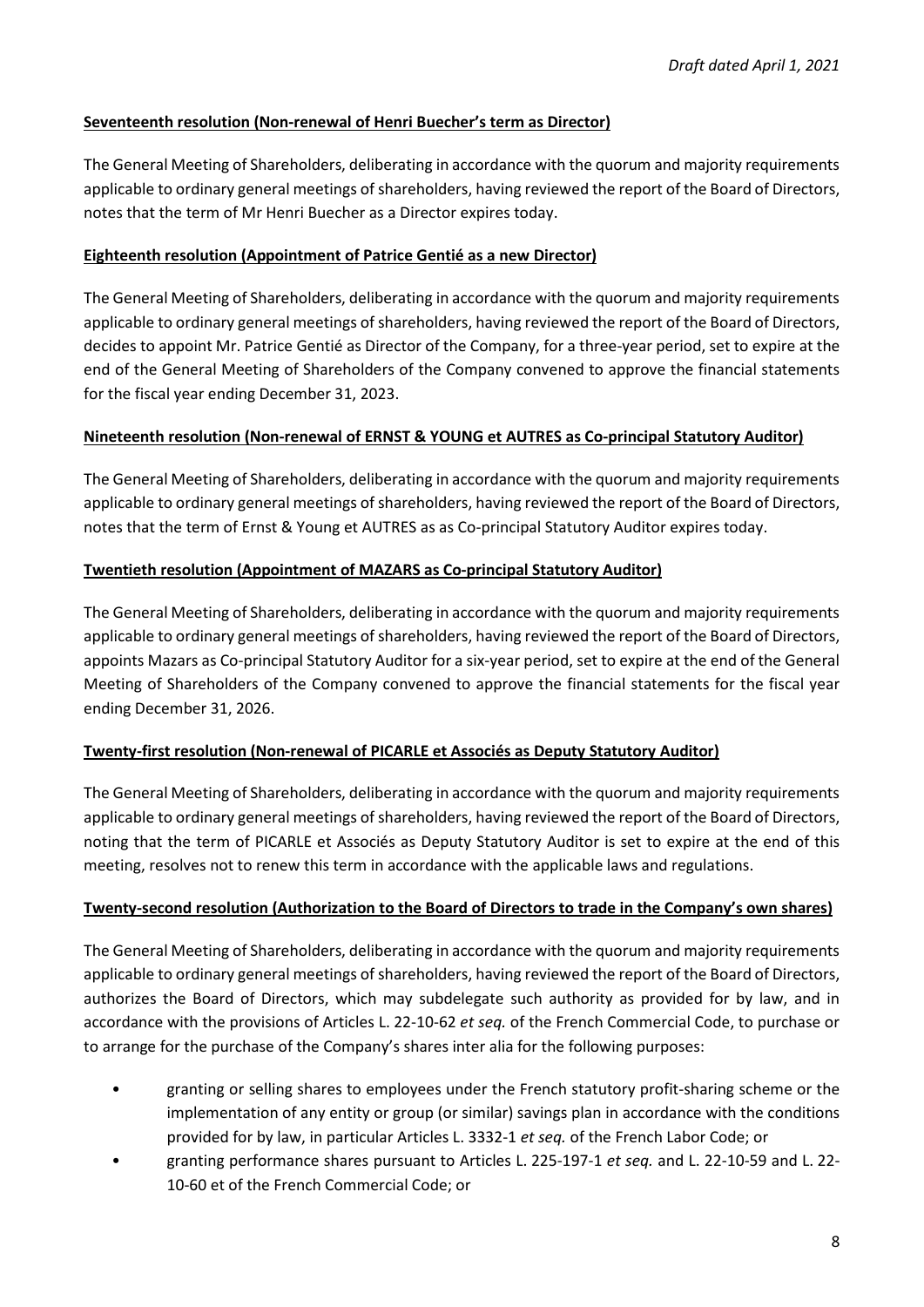- in general, complying with obligations in respect of stock option plans or other allocations of shares to employees or corporate officers of the issuer or an affiliated entity; or
- delivering shares upon the exercise of rights attached to securities granting access to the share capital through redemption, conversion, exchange, presentation of a warrant, or any other means; or
- cancelling some or all of the shares so purchased; or
- the market-making of Amundi's shares by an investment services provider pursuant to a liquidity agreement that complies with the market practice recognized by the French Autorité des marchés financiers.

This program is also intended to enable the implementation of any market practices admitted by the French Autorité des marchés financiers, and, more generally, the performance of any transaction that complies with applicable regulations. In such event, the Company will notify its shareholders by press release.

Purchases of the Company's own shares may relate to a number of shares such that, at the date of each purchase, the total number of shares purchased by the Company since the beginning of the buyback program (including shares subject to said buyback), does not exceed 10% of the shares that make up the Company's share capital at that time (taking into account transactions affecting the share capital subsequent to this General Meeting), i.e., for information purposes, as of December 31, 2020, a buyback limit of 20,258,595 shares, it being specified that (i) the number of shares purchased to be held and delivered at a later date in connection with a merger, spin-off or contribution may not exceed 5% of the Company's share capital; and (ii) when the shares are purchased to increase liquidity under the conditions defined by the general regulations of the French Autorité des marchés financiers, the number of shares taken into account to calculate the aforementioned 10% limit is the number of shares purchased minus the number of shares resold during the term of the authorization. In accordance with the law, the number of shares held on a given date may not exceed 10% of the Company's share capital on that date.

Shares may be bought, sold, or transferred at any time (other than during a tender offer for the Company's shares), within the limits authorized under applicable laws and regulations and by any means, on regulated markets or multilateral trading facilities, through systematic internalizers or over the counter, including through block trades, by tender offer or public exchange offer, or through the use of options or other derivative financial instruments traded on regulated markets, multilateral trading facilities, through systematic internalizers or over-the-counter, or by delivery of shares following the issuance of securities granting access to the Company's share capital through conversion, exchange, redemption or exercise of a warrant, either directly or indirectly through an investment services provider, or by any other means (without limiting the share of the buyback program that may be carried out by any of these means).

The maximum price for which the shares may be purchased pursuant to this resolution will be € 120 per share (or the equivalent of that amount in any other currency or monetary unit established by reference to several currencies at the same date). In the event of a change in the nominal value of the shares, a share capital increase through the capitalization of reserves, an allocation of performance shares to shareholders, a stock split or reverse stock split, a distribution of reserves or of any other assets, an amortization of capital or any other transactions affecting the share capital or the shareholders' equity, the General Meeting of Shareholders delegates to the Board of Directors the power to adjust the aforementioned maximum purchase price in order to take into account the impact of such transactions on the value of the shares.

The total amount allocated to the share buyback program authorized hereunder may not exceed  $\epsilon$  1 billion.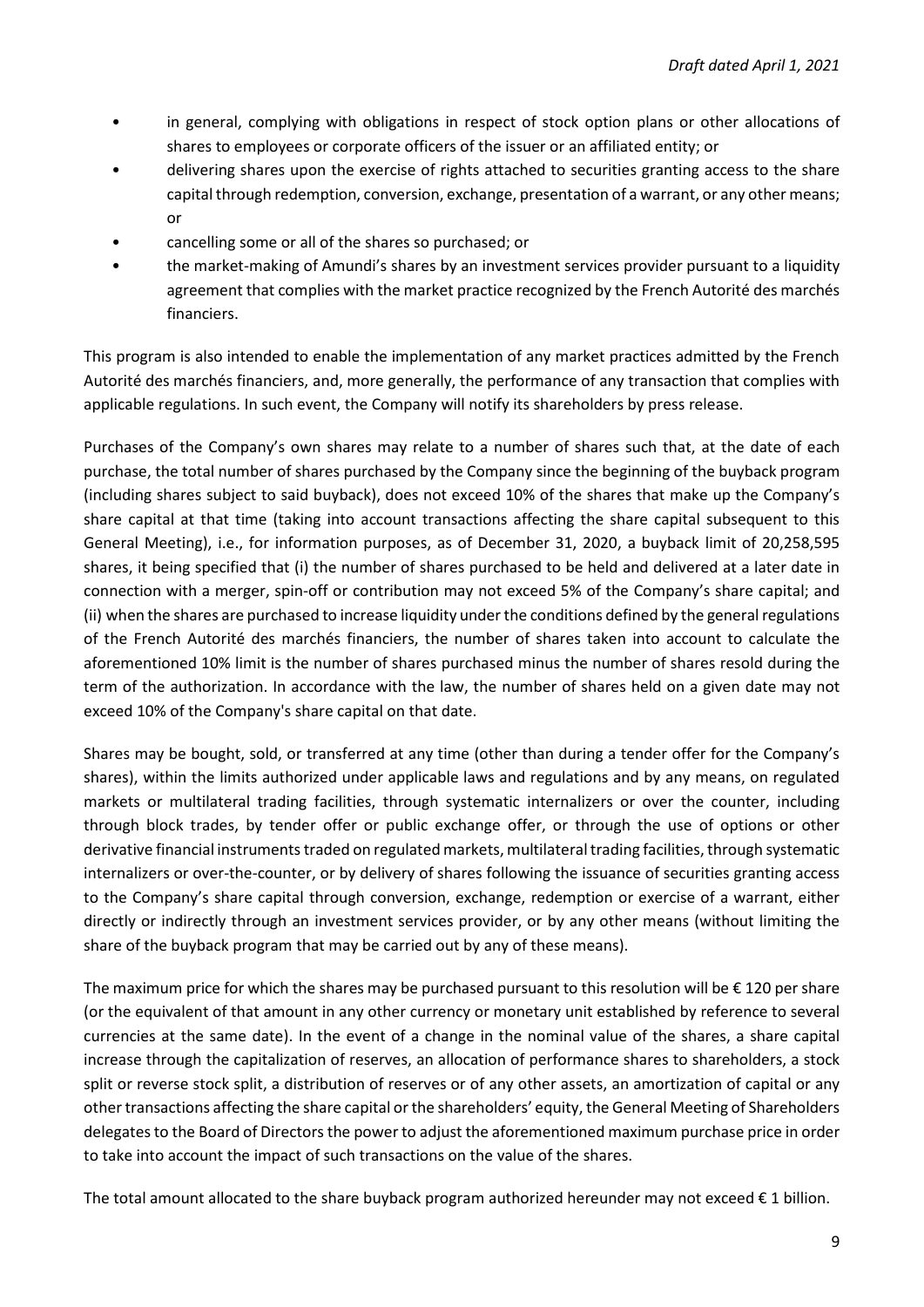Full powers are granted to the Board of Directors, which may subdelegate such authority as provided for by law, to decide on and implement this authorization and if necessary to specify the conditions and determine the terms hereof, to implement the share buyback program, and *inter alia* to place stock market orders, to enter into any agreement, allocate or reallocate the purchased shares to different objectives in accordance with applicable laws and regulations, to establish the terms and conditions pursuant to which, if applicable, the rights of the holders of securities or options granting access to share capital or other rights granting access to share capital will be protected, in accordance with applicable legal and regulatory or, as the case may be, contractual provisions requiring other adjustments, to submit any statements or filings to the French *Autorité des marchés financiers* or any other competent authority, and to accomplish all other formalities and generally do all that is necessary.

This authorization is granted for a maximum period of 18 months with effect from the date of this General Meeting of Shareholders.

It cancels from the date of this General Meeting of Shareholders any unused portion of any previous authorization granted to the Board of Directors to trade in the Company's own shares.

## **Draft resolutions submitted to the Extraordinary General Meeting of Shareholders**

# **Twenty-third resolution (Delegation of competence to the Board of Directors to increase the share capital of the Company or of another company through the issuance of shares and/or securities granting access, immediately or in the future, to the Company's share capital, with preferential subscription rights)**

The General Meeting of Shareholders, deliberating in accordance with the quorum and majority requirements applicable to extraordinary general meetings of shareholders, having reviewed the report of the Board of Directors and the special report of the Statutory Auditors, and pursuant to the provisions of Articles L. 225- 129 *et seq*. of the French Commercial Code, and in particular Articles L. 225-129, L. 225-129-2, L. 225-132 to L. 225-134 and L. 228-91 *et seq*. of the French Commercial Code:

1. delegates to the Board of Directors, which may subdelegate such authority as provided for by law, its authority to decide to increase the share capital with preferential subscription rights, on one or more occasions, in France or abroad, in the proportions and at the times it deems appropriate, either in euros or in any other currency or monetary unit established in reference to several currencies, with or without premium, against payment or free of charge, through the issuance (i) of shares in the Company (excluding preference shares), and/or (ii) securities governed by Articles L. 228-92 (paragraph 1), L. 228-93 (paragraphs 1 and 3) or L. 228-94 (paragraph 2) of the French Commercial Code granting access immediately or in the future, at any time or at an established date, through subscription, conversion, exchange, redemption, presentation of a warrant or by any other means, to the share capital of the Company or of any other company (including equity securities giving right to the allocation of debt securities), it being specified that the shares may be paid-up in cash, or through the set-off of debts, or through the capitalization of reserves, profits or premiums;

2. resolves to set the following limits on the amounts of authorized capital increases in the event the Board of Directors uses this delegation of competence:

 the maximum nominal amount of capital increases that may be carried out immediately or in the future, pursuant to this delegation, is set at 10% of the Company's share capital as at the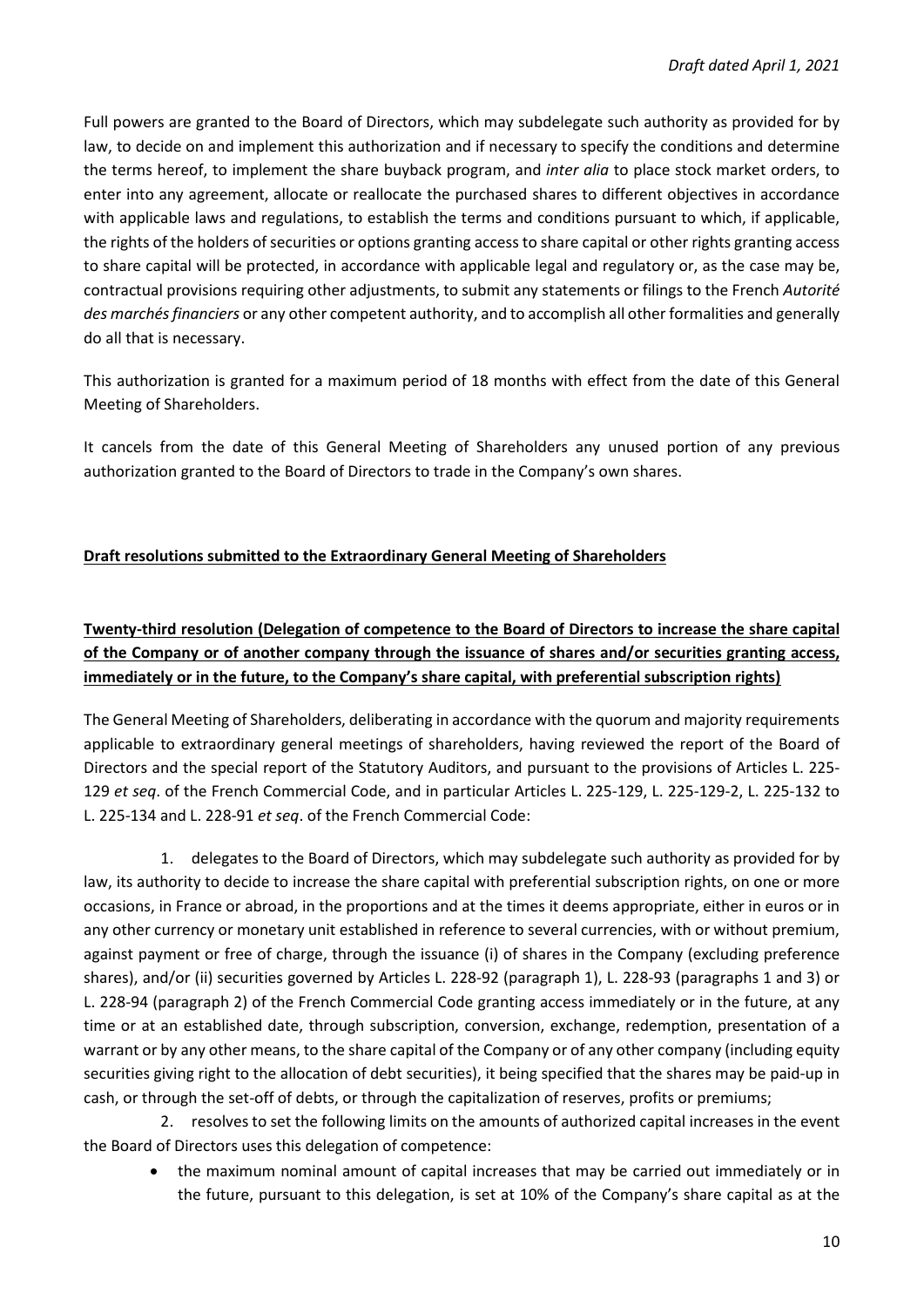date of this General Meeting of Shareholders, it being specified that the total maximum nominal amount of capital increases that may be carried out pursuant to this delegation and of those granted pursuant to the  $24^{th}$ ,  $25^{th}$  and  $26^{th}$  resolutions of this General Meeting of Shareholders is set at 10% of the Company's share capital as at the date of this General Meeting of Shareholders;

 these limits will be increased, where applicable, by the nominal amount of shares to be issued in order to maintain, in accordance with legal and regulatory provisions and, where applicable, with contractual stipulations providing for other cases of adjustment, the rights of holders of securities granting access to the share capital or other rights granting access to the share capital;

3. resolves to set the following limits on the amounts of debt securities authorized in the event of the issuance of debt securities granting access immediately or in the future to the share capital of the Company or of other companies:

- the maximum nominal amount of debt securities that may be issued immediately or in the future pursuant to this delegation is set at  $\epsilon$  3.5 billion or the equivalent of this amount in any other currency or monetary unit established in reference to several currencies at the date of issuance;
- where applicable, any redemption premium above par value will be added to this amount;
- this amount is independent of the amount of debt securities that may be issued pursuant to other resolutions submitted to this General Meeting of Shareholders as well as debt security issues that may be decided or authorized by the Board of Directors in accordance with Articles L. 228-36-A, L. 228-40, L. 228-92 (paragraph 3), L. 228-93 (paragraph 6) and L. 228-94 (paragraph 3) of the French Commercial Code;
- 4. in the event this delegation of competence is used by the Board of Directors:
- resolves that the issue(s) will be reserved in priority to shareholders that will be able to subscribe in full, in proportion to the number of shares held at the date of issuance;
- acknowledges that the Board of Directors will be entitled to establish a reducible subscription right (*à titre réductible*);
- acknowledges that this delegation of competence automatically entails, in favor of the holders of securities issued granting access to the share capital of the Company, the waiving by the shareholders of their preferential subscription rights to the shares to which such securities would give right immediately or in the future;
- acknowledges that, in accordance with Article L. 225-134 of the French Commercial Code, in the event the subscriptions carried out on an irreducible basis and, where applicable, on a reducible basis, failed to absorb the capital increase in its entirety, the Board may use one and/or another of the following options, under the conditions provided for by law and in the order determined by the Board:
	- freely distributing some or all of the shares or, in the case of securities granting access to the share capital, the securities whose issuance has been decided but which have not yet been subscribed for;
	- offering, on the French or foreign market, some or all of the shares to the public or, in the case of securities granting access to the share capital, the securities which have not been subscribed for;
	- in general, limiting the capital increase to the amount of subscriptions, provided that, for the issuance of shares or securities for which the primary security is a share, said amount reaches, after the two aforementioned options have been used as the case may be, threefourths of the decided amount of the capital increase;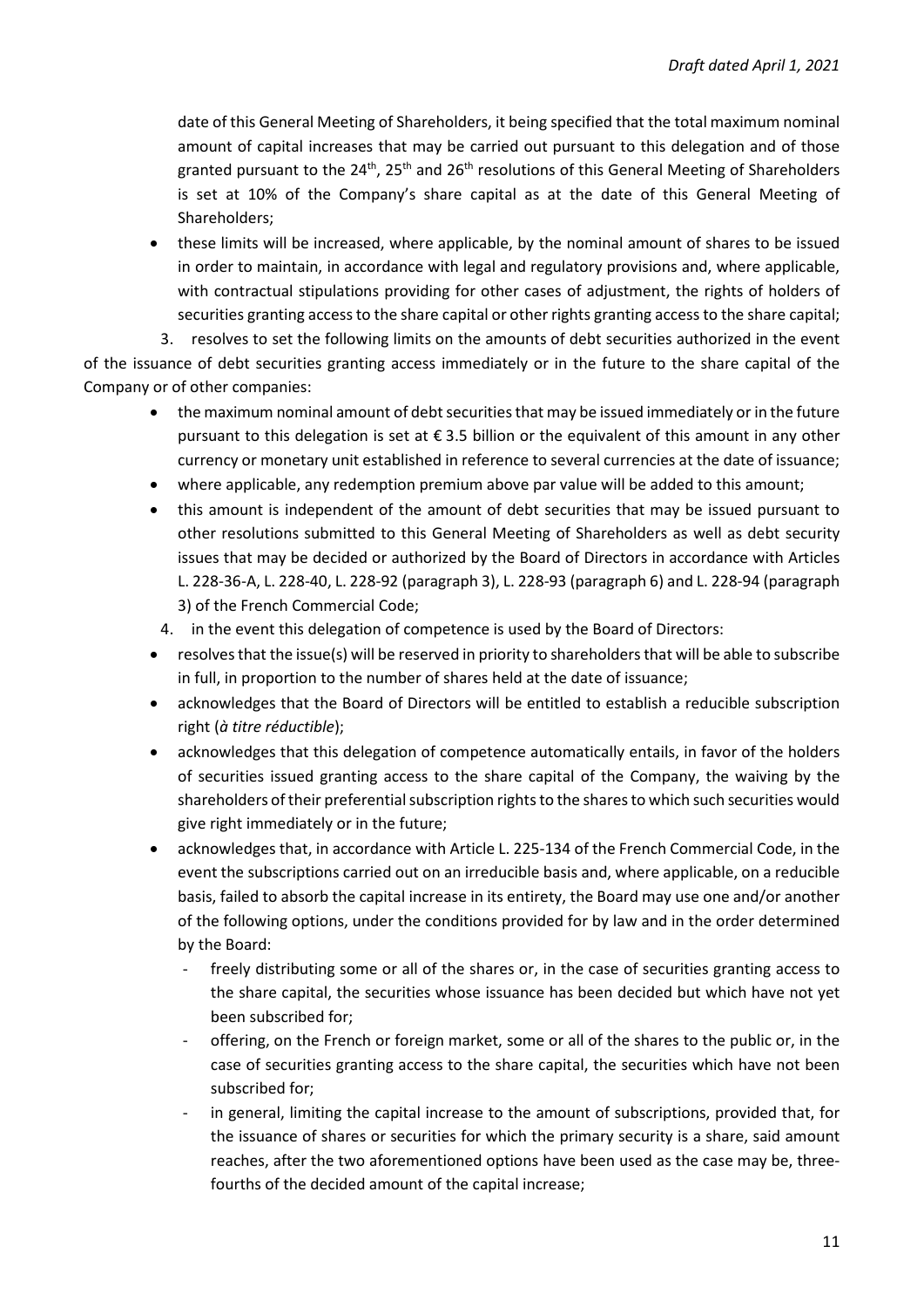resolves that issues of warrants for Company shares may also be carried out through a free allotment to the holders of outstanding shares, it being specified that any allotment rights relating to fractions of shares and the corresponding securities will be sold under the conditions provided for by the applicable laws and regulations;

5. resolves that the Board of Directors will have all powers, and may subdelegate such powers as provided for by law, to implement this delegation of competence, in particular for the purpose of:

- resolving to issue shares and/or securities granting access immediately or in the future to the share capital of the Company or of another company;
- setting the amount of issue, the price of issue and the amount of the premium that may be requested upon issuance or, where applicable, the amount of reserves, profits or premiums that may be capitalized;
- determining the dates and conditions of issuance, as well as the type, number and features of shares and/or securities to be created;
- for securities issues, deciding whether or not said securities will be subordinated (and, where applicable, their ranking, pursuant to the provisions of Article L. 228-97 of the French Commercial Code), setting their interest rate (in particular, fixed-rate, variable-rate, zero-coupon or indexed) and providing, where applicable, for mandatory or optional cases of suspension or non-payment of interest, providing for their duration (defined or undefined period), the option to reduce or increase the nominal value of the securities and the other terms and conditions of issuance (including the provision of guarantees or security interests) and amortization (including redemption through the delivery of Company assets); where applicable, said securities may entitle the Company to issue debt securities (or equivalents) as payment of interest where the Company has suspended payment or may take the form of complex bonds, within the meaning assigned by the stock market authorities (for example, due to their conditions of redemption or remuneration, or other rights such as indexing or options); modifying the aforementioned conditions, during the lifespan of the securities in question, in accordance with the applicable formalities;
- determining the conditions applicable to the paying-up of shares;
- establishing, where applicable, the conditions governing the exercise of rights (conversion, exchange, redemption, including through the delivery of Company assets such as treasury stock or securities already issued by the Company) attached to shares or securities granting access to the share capital and, in particular, setting the date (which may be retroactive) from which the new shares will bear rights, as well as any other terms and conditions governing the completion of the capital increase;
- establishing the conditions under which the Company will be entitled, where applicable, to purchase or exchange securities granting access to the share capital on the market, at any time or during specific periods, for the purpose of cancelling the securities or not, in accordance with legal provisions;
- providing for the option of suspending the exercise of the rights attached to shares or securities granting access to the share capital, in compliance with applicable legal and regulatory provisions;
- at its sole initiative, offsetting the costs of the capital increase against the amount of the associated premiums and deducting the necessary amounts to constitute the legal reserve from this amount;
- determining and making any adjustments intended to account for the impact of transactions in the share capital or shareholders' equity of the Company, particularly in the event of a change in the nominal amount of the shares, a capital increase through the capitalization of reserves, profits or premiums, the free allocation of shares to the shareholders, a stock split or reverse stock split, the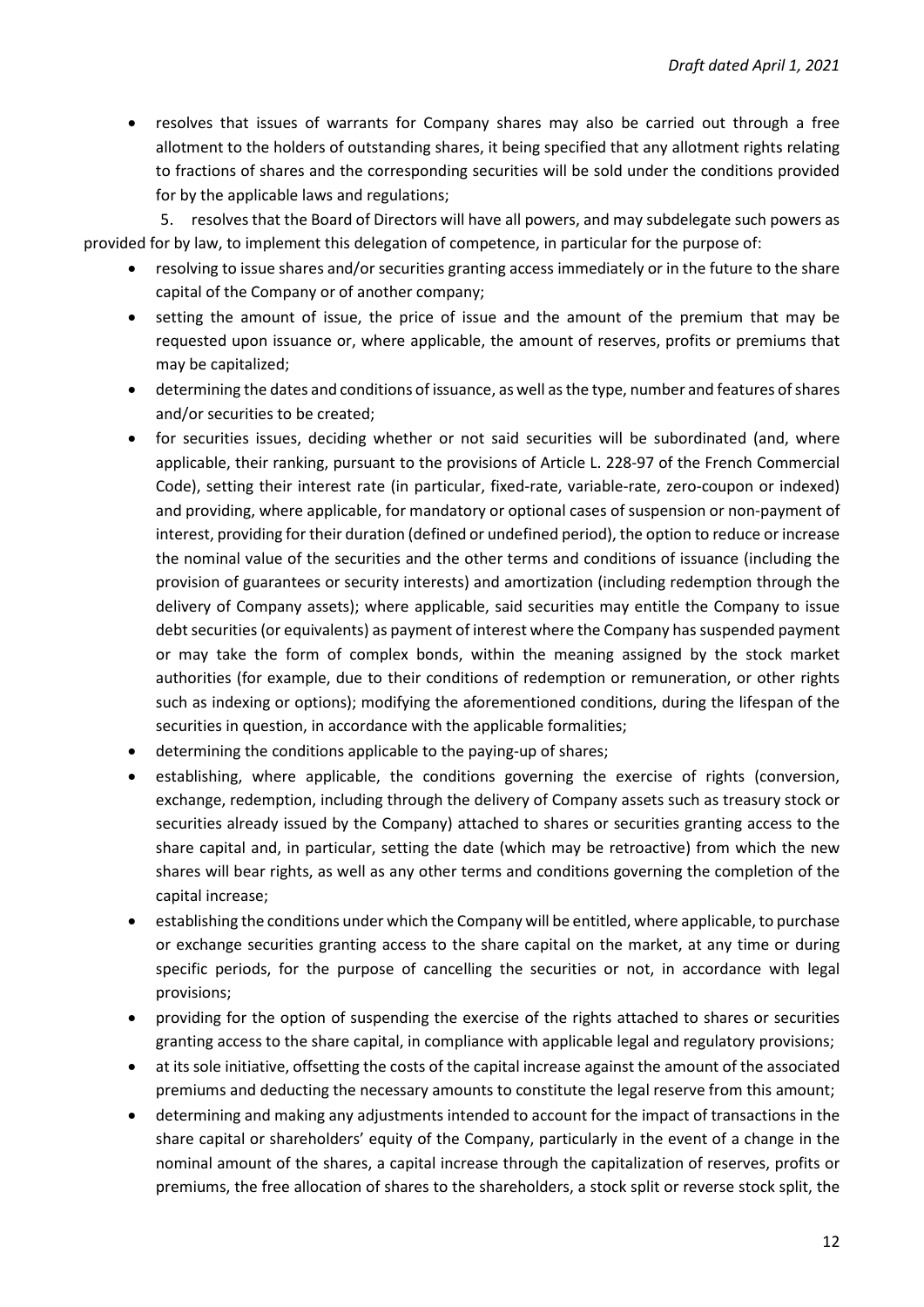payment of dividends, reserves, premiums or any other assets, the amortization of share capital, or any other transaction in the share capital or shareholders' equity of the Company (including in case of tender offer and/or change of control), and establishing in accordance with the legal and regulatory provisions and, where applicable, with the contractual stipulations providing for other methods of preservation, any other conditions aimed at protecting, where applicable, the rights of the holders of securities granting access to the share capital or other rights granting access to the share capital (including through cash adjustments);

- formally acknowledging the completion of each capital increase and amending the Articles of Association accordingly;
- in general, entering into any agreement, particularly for the purpose of completing future capital increases, taking any measures and carrying out any formalities necessary for the issuance, listing and financial servicing of securities issued pursuant to this delegation, and the exercise of rights attached thereto;

6. acknowledges that, in the event the Board of Directors uses the delegation of competence granted in this resolution, the Board of Directors will report to the following Ordinary Meeting of Shareholders, in accordance with applicable laws and regulations, on the use of authorizations granted in this resolution;

7. resolves that the Board of Directors may not, without the prior authorization of the General Meeting of Shareholders, use this delegation of competence once a tender offer for the Company's shares has been submitted by a third party and until the end of the offering period;

8. acknowledges that this delegation cancels, from the date of this General Meeting of Shareholders, any unused portion of any previous delegation having the same purpose, *i.e.*, any delegation granting the authority to increase the share capital of the Company or of another company through the issuance of shares and/or securities granting access immediately or in the future to the share capital, with preferential subscription rights;

9. sets the period of validity of the delegation of competence granted by this resolution at twenty-six months, as from the date of this General Meeting of Shareholders.

# **Twenty-fourth resolution (Option to issue shares and/or securities granting access, immediately or in the future, to shares to be issued by the Company in consideration for contributions in kind consisting of shares or securities granting access to share capital)**

The General Meeting of Shareholders, deliberating in accordance with the quorum and majority requirements applicable to extraordinary general meetings of shareholders, having reviewed the report of the Board of Directors and the special report of the Statutory Auditors, and pursuant to the provisions of Articles L. 225- 129, L. 225-129-2, L. 225-147 L. 22-10-53 and L. 228-91 *et seq*. of the French Commercial Code:

1. authorizes the Board of Directors, which may subdelegate this authorization under the conditions set by law, to carry out one or more capital increases through the issuance (i) of shares in the Company (excluding preference shares) and/or (ii) securities governed by Articles L. 228-92 (paragraph 1), L. 228-93 (paragraphs 1 and 3) or L. 228-94 (paragraph 2) of the French Commercial Code granting access immediately or in the future, at any time or at a fixed date, through subscription, conversion, exchange, redemption, presentation of a warrant or by any other means, to the share capital of the Company or of other companies (including equity securities giving right to the allocation of debt securities), as consideration for contributions in kind to the Company consisting of shares or securities granting access to the share capital, where the provisions of Article L. 22-10-54 of the French Commercial Code are not applicable;

2. resolves to set the following limits on the amounts of authorized capital increases in the event the Board of Directors uses this authorization: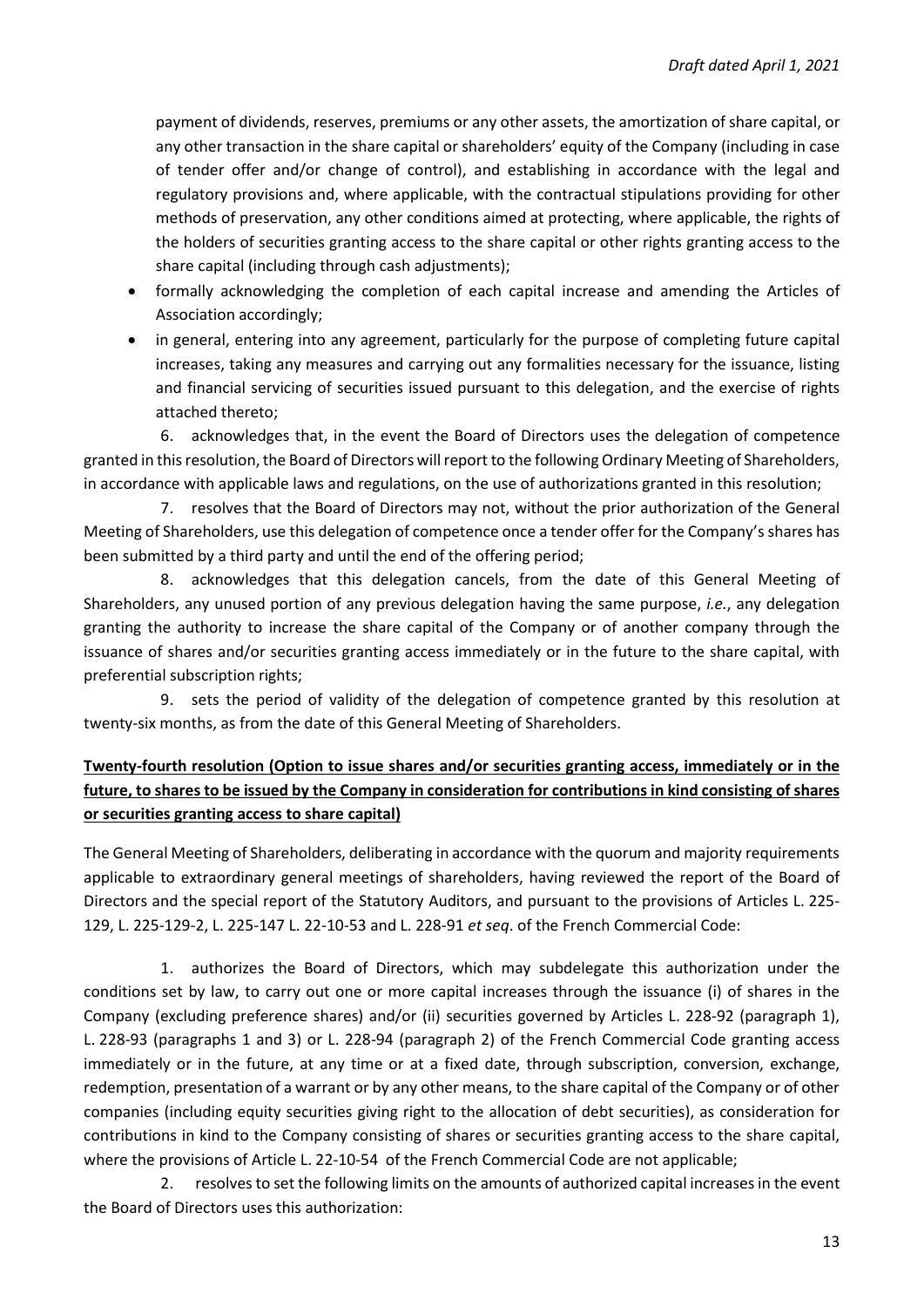- the maximum nominal amount of capital increases that may be carried out pursuant to this authorization is set at 10% of the share capital outstanding at the date of this General Meeting of Shareholders, it being specified that this amount will be deducted from the limit provided for in paragraph 2 of the 23<sup>rd</sup> resolution and if necessary from the limits provided for by any resolution of the same kind that may supersede such resolution during the period of validity of this authorization;
- in any event, issues of shares and securities granting access to the share capital carried out pursuant to this authorization will not exceed the limits provided for in the regulations applicable at the date of issuance (to date, 10% of the share capital); and
- these limits will be increased, where applicable, by the nominal amount of shares to be issued in order to maintain, in accordance with legal and regulatory provisions and, where applicable, the contractual stipulations providing for other cases of adjustment, the rights of holders of securities granting access to the share capital or other rights granting access to the share capital;

3. resolves to set the following limits on the amounts of debt securities authorized in the event of the issuance of debt securities granting access immediately or in the future to the share capital of the Company or of other companies:

- the maximum nominal amount of debt securities that may be issued immediately or in the future pursuant to this authorization is set at € 1.5 billion or the equivalent of this amount in any other currency or monetary unit established in reference to several currencies at the date of issuance;
- where applicable, any redemption premium above par value will be added to this amount;
- this amount is independent of the amount of debt securities that may be issued pursuant to other resolutions submitted to this General Meeting of Shareholders as well as debt security issues that may be decided or authorized by the Board of Directors in accordance with Articles L. 228-36-A, L. 228-40, L. 228-92 (paragraph 3), L. 228-93 (paragraph 6) and L. 228-94 (paragraph 3) of the French Commercial Code;

4. resolves that the Board of Directors will have all powers, and may subdelegate said powers as provided for by law, to implement this authorization, in particular for the purpose of:

- resolving to issue shares and/or securities granting access immediately or in the future, to the share capital of the Company or of another company;
- drawing up the list of equity instruments and securities granting access to share capital transferred to the Company, approving the valuation of the contributions in kind, setting the terms for the issuance of shares and/or securities provided in consideration for the contributions in kind and, where applicable, the amount of any additional consideration to be paid, approving the allocation of specific benefits, and reducing the valuation of contributions or the consideration granted for specific benefits with the approval of the parties making the contribution in kind;
- determining the dates and conditions of the issuance and the type, number and features of the shares and/or securities provided in consideration for tenders and modifying said conditions and features in accordance with applicable formalities, during the lifespan of said securities;
- at its sole initiative, offsetting the costs of the capital increase against the amount of the associated premiums and deducting the necessary amounts to constitute the legal reserve from this amount;
- determining the terms and conditions under which the Company may, where applicable, purchase or exchange on the stock market, at any time or during specified periods, securities granting access to the share capital, for the purpose of cancellation or otherwise, subject to the applicable legal provisions;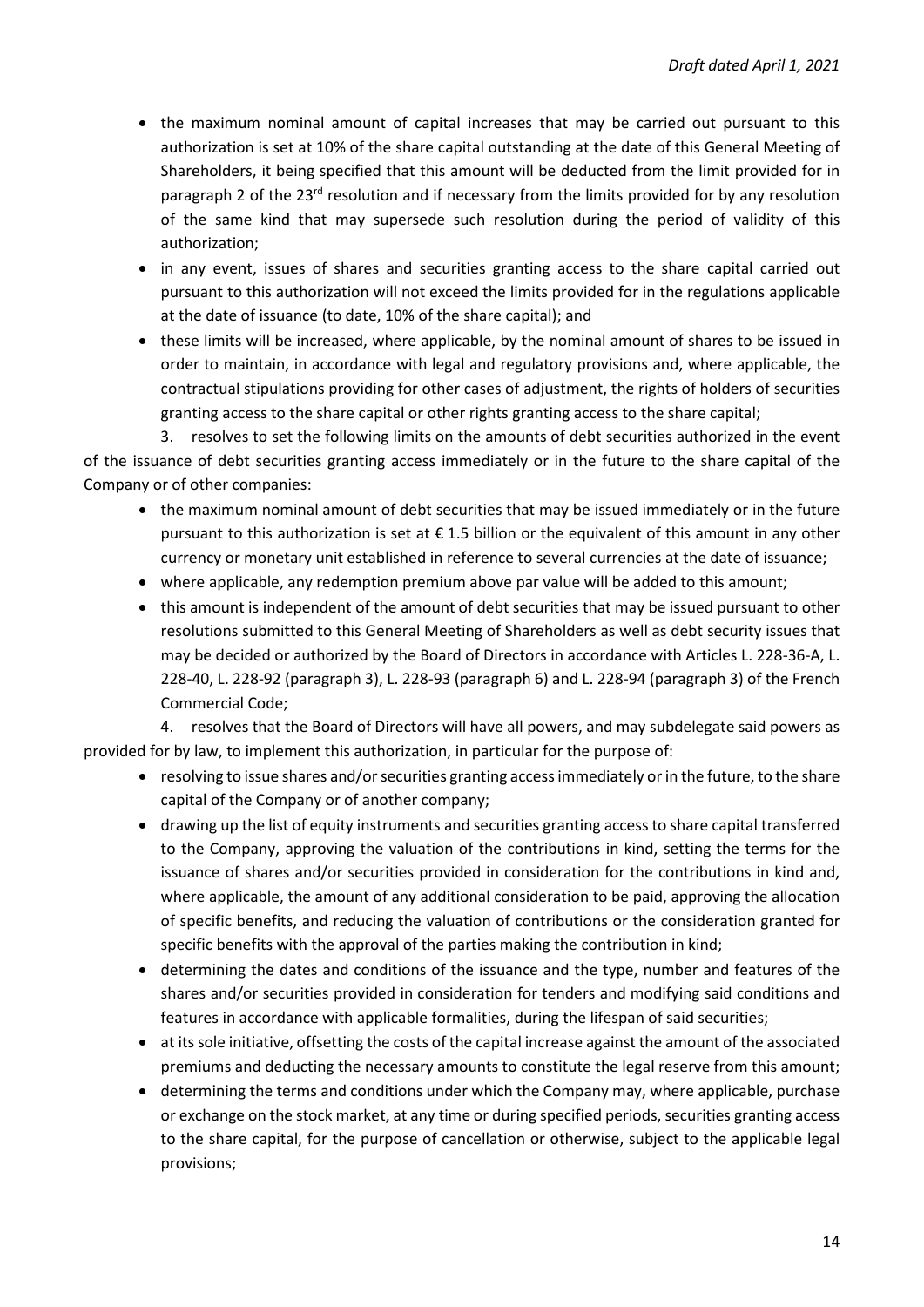- provide for the possibility of suspending the exercise of rights attached to shares or securities giving access to the capital in accordance with the applicable legal and regulatory provisions;
- determining and making any adjustments intended to account for the impact of transactions in the share capital or shareholders' equity of the Company, particularly in the event of a change in the nominal amount of the shares, a capital increase through the capitalization of reserves, profits or premiums, the free allocation of shares to the shareholders, a stock split or reverse stock split, the payment of dividends, reserves, premiums or any other assets, the amortization of share capital, or any other transaction in the share capital or shareholders' equity of the Company (including in case of tender offer and/or change of control), and establishing in accordance with legal and regulatory provisions and where applicable, with the contractual stipulations providing for other methods of preservation any other conditions aimed at protecting, where applicable, the rights of the holders of securities granting access to the share capital or other rights granting access to the share capital (including through cash adjustments);
- formally acknowledging the completion of each capital increase and amending the Articles of Association accordingly;
- in general, entering into any agreement, in particular to ensure the successful completion of the contemplated issues, taking any measures and carrying out any formalities necessary for the issuance, listing and financial servicing of securities issued pursuant to this authorization, and the exercise of rights attached thereto;

5. resolves that the Board of Directors may not, without the prior authorization of the General Meeting of Shareholders, use this authorization once a tender offer for the Company's shares has been submitted by a third party and until the end of the offering period;

6. acknowledges that, should the Board of Directors use the delegation granted to it in this resolution, the report of the Contribution Auditor, if one is issued in accordance with Articles L. 225-147 and L. 22-10-53 of the French Commercial Code, will be brought to its attention at the next general meeting;

7. acknowledges that this authorization cancels, from the date of this General Meeting of Shareholders, any unused portion of any previous authorization having the same purpose, *i.e.*, any authorization related to the issuance of shares or securities granting access immediately or in the future to shares to be issued by the Company as consideration for contributions in kind consisting of shares or securities granting access to the share capital;

8. sets the period of validity of the authorization granted by this resolution at twenty-six months, as from the date of this General Meeting of Shareholders.

## **Twenty-fifth resolution (Delegation of competence to the Board of Directors to increase the share capital of the Company or of another company through the issuance of shares and/or securities granting access, immediately or in the future, to the Company's share capital reserved for participants in Company savings plans without preferential subscription rights)**

The General Meeting of Shareholders, deliberating in accordance with the quorum and majority requirements applicable to extraordinary general meetings of shareholders, having reviewed the report of the Board of Directors and the special report of the Statutory Auditors, and pursuant to Articles L. 225-129-2, L. 225-129-6, L. 225-138-1 and L. 228-91 *et seq*. of the French Commercial Code and Articles L. 3332-18 to L.3332-24 of the French Labor Code: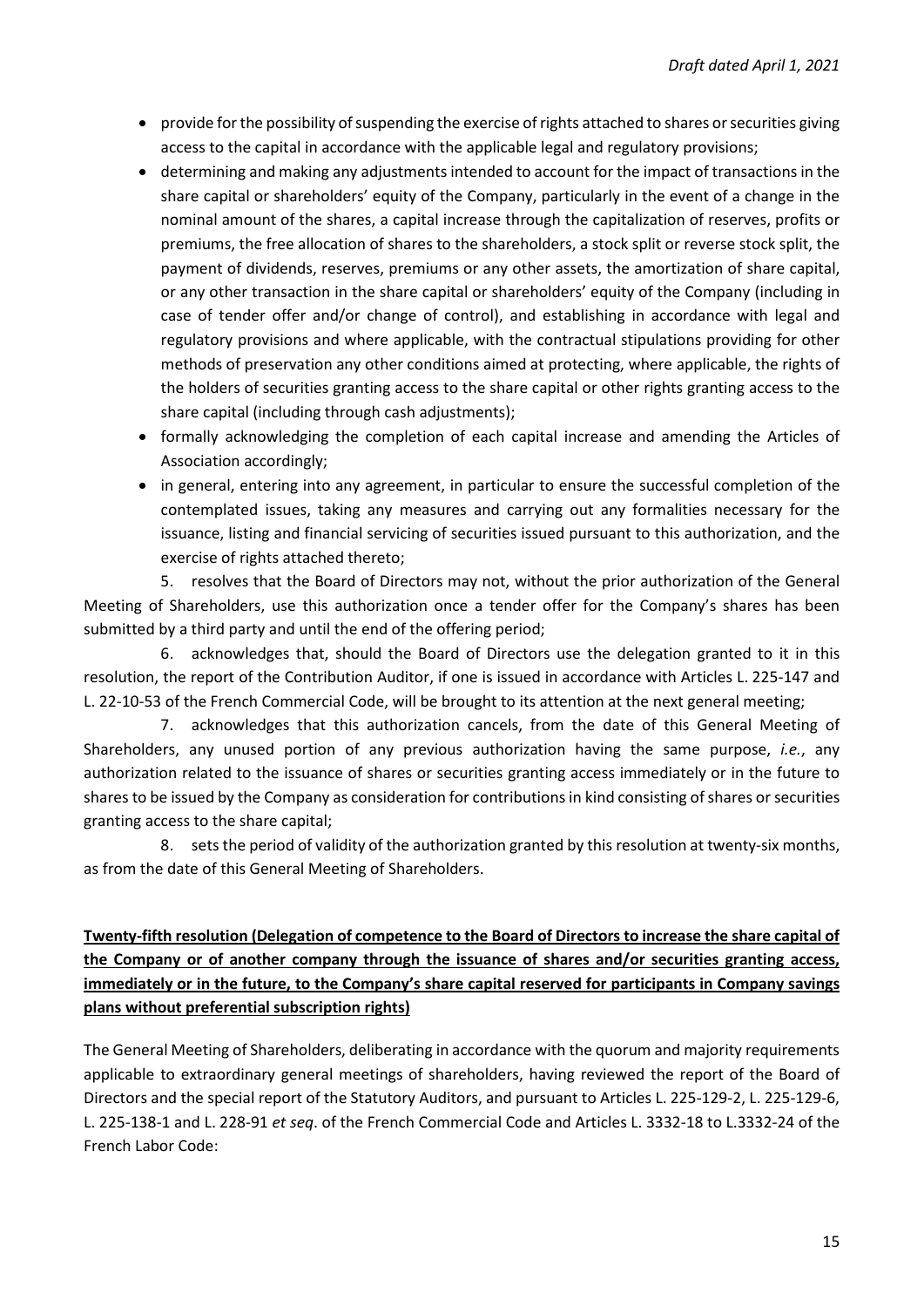1. delegates to the Board of Directors its authority to decide to increase the share capital without preferential subscription rights, on one or more occasions, in the proportion and at the times it deems appropriate, either in euros or in any other currency or monetary unit established by reference to several currencies, with or without premium, in return for payment or free of charge, in France or abroad, by issuing shares in the Company as well as other equity securities granting access to the share capital of the Company reserved for employees, eligible corporate officers and retired employees of the Company and of affiliated companies, within the meaning of the provisions of Article L. 225-180 of the French Commercial Code and L. 3344-1 of the French Labor Code, adhering to the company or group savings plans;

2. resolves to set the following limits on the amounts of authorized capital increases in the event the Board of Directors uses this delegation of competence:

- the total maximal nominal amount of capital increases that may be carried out pursuant to this delegation may not exceed 1% of the share capital at the date of the Board of Directors' decision, it being specified that this amount will count towards the overall limit provided for in paragraph 2 of the 23<sup>rd</sup> resolution submitted to this General Meeting and if necessary from the limits provided for by any resolutions of the same kind that may supersede the said resolutions during the period of validity of this authorization;
- these limits will be increased, where applicable, by the nominal amount of shares to be issued in order to maintain, in accordance with legal and regulatory provisions and, where applicable, with contractual stipulations providing for other cases of adjustment, the rights of holders of securities granting access to the share capital or other rights granting access to the share capital;

3. resolves to eliminate the preferential subscription rights of shareholders to securities to be issued pursuant to this resolution in favor of the members of the company or Group savings plans referred to in paragraph 1 above;

4. resolves that the Board of Directors may plan, in accordance with Article L. 3332-21 of the French Labor Code, to allocate free shares or other securities granting access to the share capital of the Company, either outstanding or to be issued, under the conditions and limits established in Article L. 3332-21, with the capital increase carried out where applicable through the capitalization of reserves;

5. resolves that the subscription price will be regulated in accordance with the provisions of Articles L. 3332-18 *et seq.* of the French Labor Code, in effect on the date of the decision taken by the Board of Directors.

6. resolves that the Board of Directors, will have all powers, and may subdelegate said powers as provided for by law, to implement this delegation of competence, in particular for the purpose of:

- deciding the issuance of shares and/or securities granting access, immediately or in the future, to the Company's share capital or of other companies;
- deciding the amount of the issuance, the issuance price as well as the amount of the premium that may be requested upon issuance or, if applicable, the amount of the reserves, profits or premiums that may be incorporated into the capital;
- determining the dates and conditions of the issuance and the type, number and features of the shares and/or securities to be issued;
- setting in accordance with the legal conditions, the list of companies whose beneficiaries, as indicated above, will be able to subscribe to the shares or securities giving access to the capital thus issued and, where applicable, benefit from the shares or securities giving access to the capital allocated free of charge;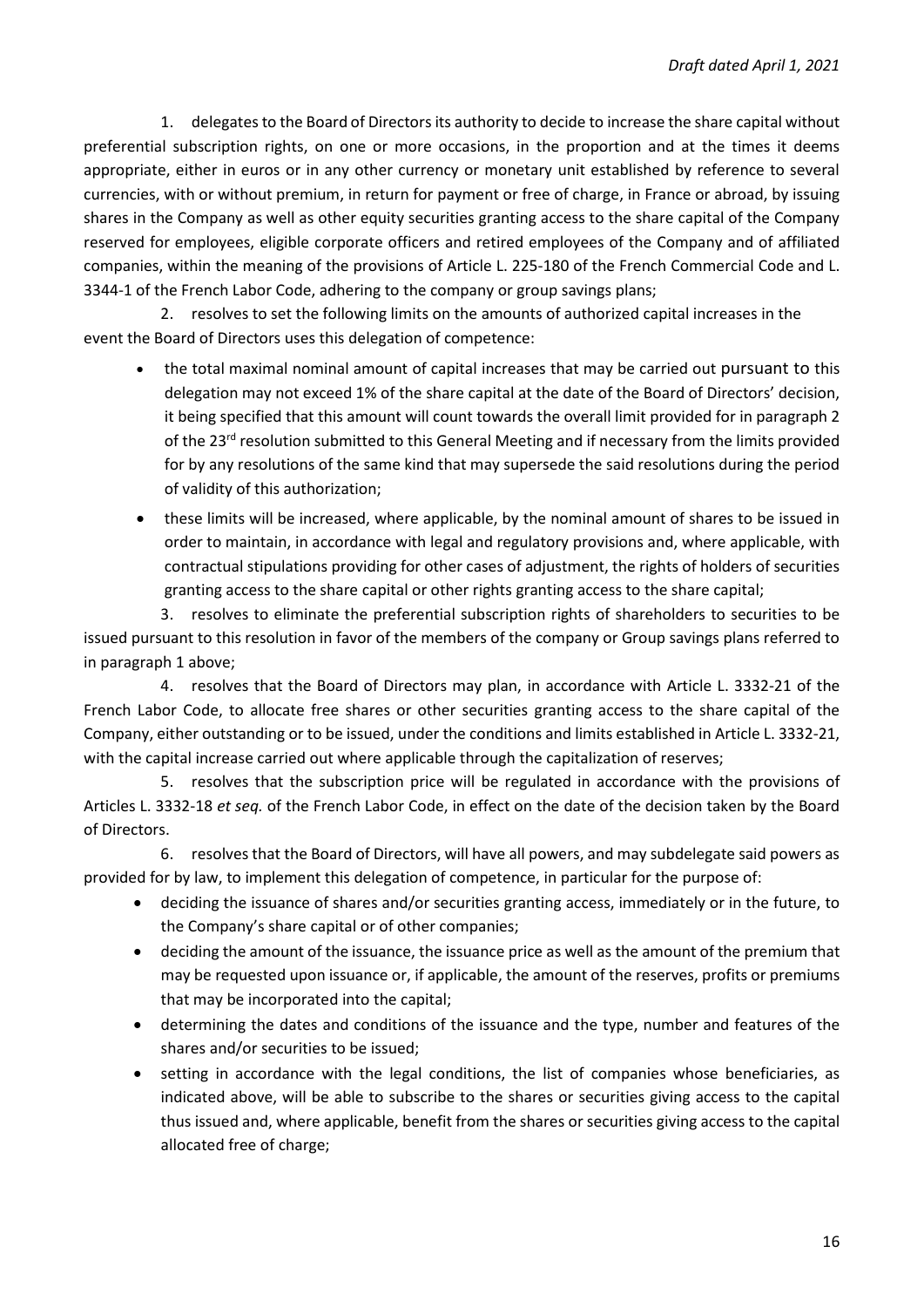- deciding that subscriptions may be made directly by the beneficiaries, members of a company or group savings plan (or similar plan), or through company mutual funds or other structures or entities permitted by the applicable legal or regulatory provisions;
- establishing the conditions, in particular the length of service, to be met by the beneficiaries of the capital increases;
- in the event of the issue of debt securities, to determine all the characteristics and terms of these securities (in particular their fixed or indefinite duration, their subordinated or unsubordinated nature and their remuneration) and to amend, during the life of these securities, the terms and characteristics referred to above, in compliance with the applicable procedures;
- establishing, where applicable, the conditions governing the exercise of rights (conversion, exchange, redemption, including through the delivery of Company assets such as treasury stock or securities already issued by the Company) attached to shares or securities granting access to the share capital and, in particular, setting the date (which may be retroactive) from which the new shares will bear rights, as well as any other terms and conditions governing the completion of the capital increase;
- establishing the conditions under which the Company will be entitled, where applicable, to purchase or exchange securities granting access to the share capital on the market, at any time or during specific periods, for the purpose of cancelling the securities or not, in accordance with legal provisions;
- providing for the option of suspending the exercise of the rights attached to shares or securities granting access to the share capital, in compliance with applicable legal and regulatory provisions;
- setting the terms and conditions of the issues to be carried out pursuant to this delegation, and in particular the amount of the issue and to determine in particular the issue price, dates, deadlines, terms and conditions of subscription, payment, delivery and entitlement to dividends of the securities (the date of which may be retroactive), the rules of reduction applicable in the event of oversubscription; as well as the other terms and conditions of the issues, within the limits of the laws and regulations in force;
- determing and making all adjustments to take into account the impact of transactions on the Company's capital or equity, in particular in the event of a change in the par value of the share, a capital increase by capitalisation of reserves, profits or premiums, a free allocation of shares to the shareholders, a stock split or reverse stock split, the distribution of dividends, reserves or premiums or any other assets, or the amortisation of capital, or any other transaction affecting the capital or shareholders' equity (including in the event of a public offer and/or a change of control), and to set, in accordance with legal and regulatory provisions and, where applicable, contractual stipulations providing for other methods of preservation, any terms and conditions to ensure the preservation of the rights of holders of securities or other rights giving access to the capital (including by means of adjustments in cash);
- in the event of a free allocation of shares or securities giving access to the capital, determining the nature, the number of shares or securities giving access to the capital to be issued, as well as their terms and characteristics, the number to be allocated to each beneficiary, and set the dates, deadlines, terms and conditions of allocation of these shares or securities giving access to the capital within the applicable legal and regulatory limits and, in particular, choosing either to substitute the allocation of these shares or securities giving access to the capital in whole or in part for the discounts authorised by the applicable legal and regulatory provisions, or to deduct the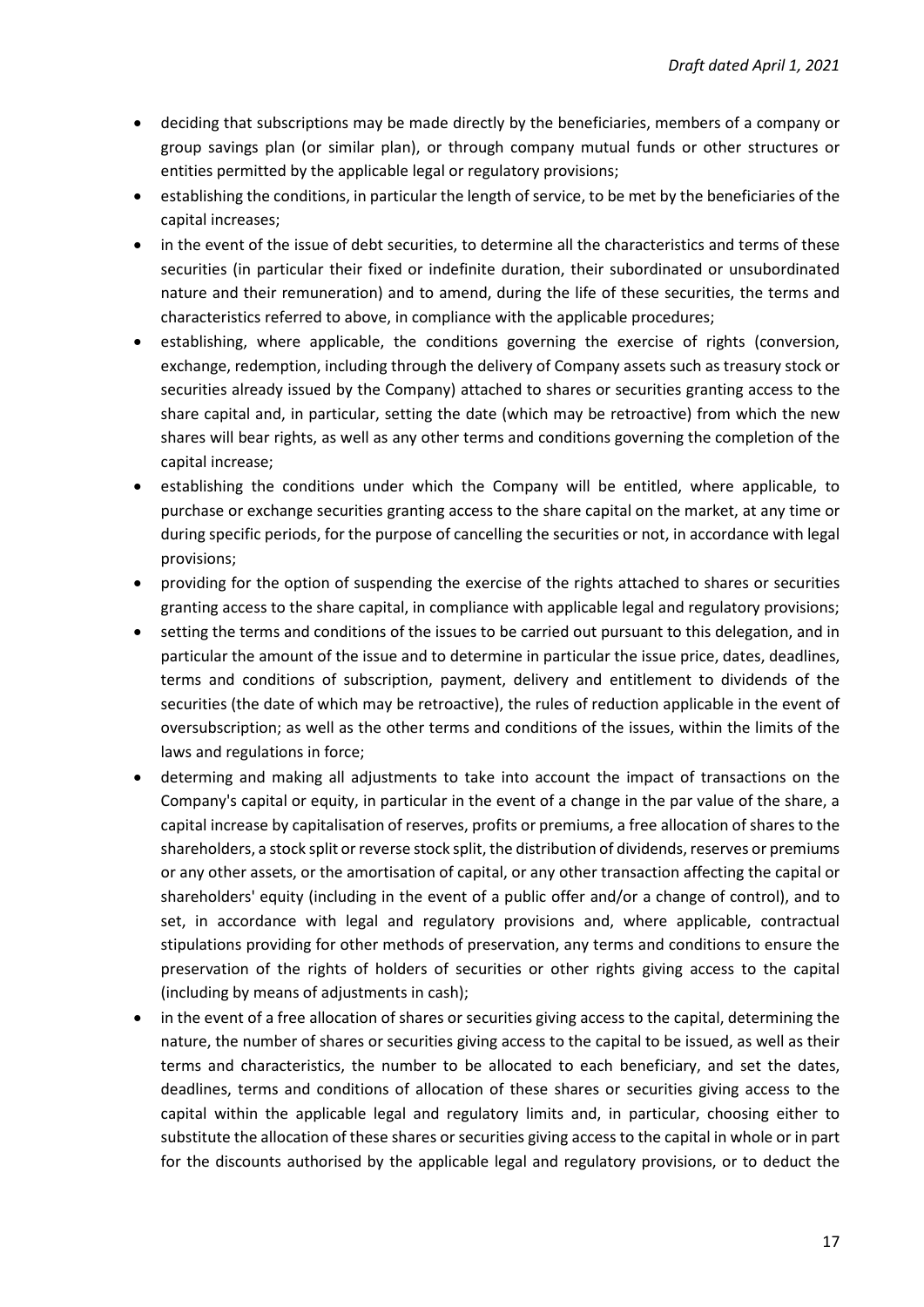equivalent value of these shares or securities from the total amount of the employer's contribution, or to combine these two possibilities;

- in the event of an issue of new shares, charging, where applicable, the sums necessary to pay up the said shares to the reserves, profits or issue premiums;
- formally acknowledging the completion of the capital increases and making the corresponding amendments to the Articles of Association;
- at its sole initiative, charging the costs of the capital increases to the amount of the premiums relating thereto and deduct from this amount the sums necessary to fund the legal reserve;
- generally, entering into any agreement, in particular to successfully complete the planned issues, take all measures and carry out all formalities useful for the issue, listing and financial servicing of the securities issued pursuant to this delegation, as well as for the exercise of the rights attached thereto or resulting from the capital increases carried out;

7. acknowledges that this delegation cancels, from the date of this General Meeting of Shareholders, any unused portion of any previous delegation having the same purpose, *i.e.*, any delegation granting the authority to increase the share capital of the Company through the issuance of shares and/or securities granting access immediately or in the future to the share capital, without preferential subscription rights, reserved for members of savings plans;

8. sets the period of validity of the delegation of competence granted by this resolution at twenty-six months, as from the date of this General Meeting of Shareholders.

## **Twenty-sixth resolution (Authorization to the Board of Directors to grant performance shares (outstanding or newly issued) to some or all Group employees and corporate officers)**

The General Meeting of Shareholders, deliberating in accordance with the quorum and majority requirements applicable to extraordinary general meetings of shareholders, having reviewed the report of the Board of Directors and the special report of the Statutory Auditors, and pursuant to Articles L. 225-197-1 *et seq*. and L. 22-10-59 and L. 22-10-60 of the French Commercial Code:

1. authorizes the Board of Directors, which may subdelegate this authorization as permitted by law, to carry out one or more allocations of performances shares, outstanding or to be issued (excluding preference shares), in favor of beneficiaries or categories of beneficiaries determined by the Board from among the members of staff of the Company or of affiliated companies or groups, under the conditions provided for in Article L. 225-197-2 of the French Commercial Code and the corporate officers of the Company or of affiliated companies or groups and meeting the conditions referred to in Article L. 225-197-1, II, and L. 22-10-59 of the French Commercial Code, under the conditions defined hereafter;

2. resolves that the performance shares outstanding or to be issued that will be allocated pursuant to this authorization may not represent more than 2% of the share capital at the date of the Board of Directors' decision; it being specified that the maximum nominal amount of capital increases that may be conducted immediately or in the future pursuant to this authorization will be deducted from the overall limit provided for in paragraph 2 of the 23<sup>rd</sup> resolution submitted to this General Meeting of Shareholders or, where applicable, from any overall limit provided for by any resolution of the same kind that may supersede this resolution during the period of validity of this authorization; To these limits shall be added, where applicable, the number of shares to be issued pursuant to adjustments to be made in order to preserve the rights of the beneficiaries, in accordance with the legal and regulatory provisions and, where applicable, the stipulations of the plans providing for other methods of preservation;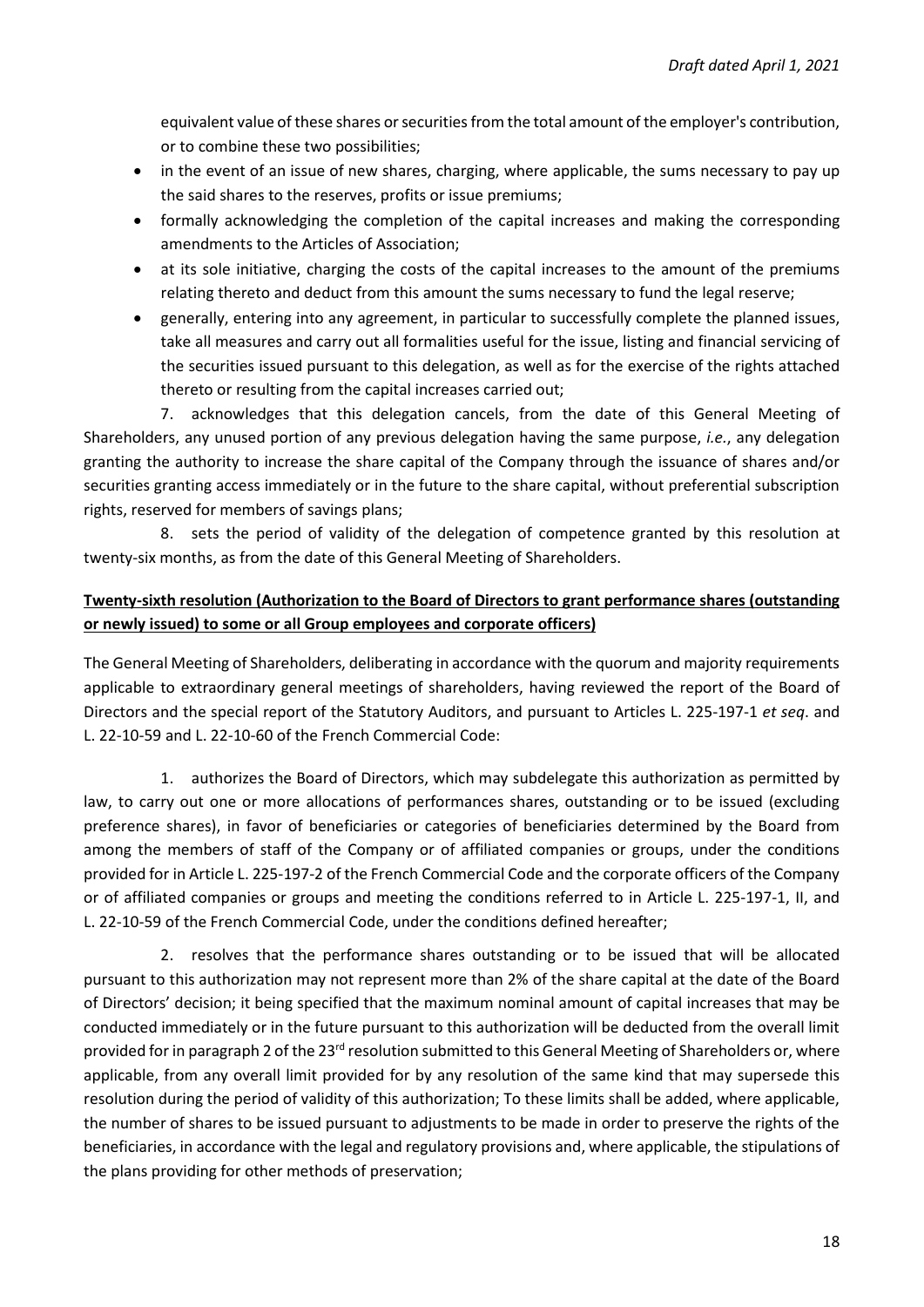3. resolves that for each fiscal year, the total number of shares outstanding or to be issued, allocated pursuant to this authorization to executive corporate officers of the Company may not represent more than 5% of the performance shares allocated during said fiscal year pursuant to this authorization;

- 4. resolves that:
- the free allocation of shares to their beneficiaries will become final at the end of a vesting period that may not be shorter than three years. However, by way of derogation to the above, the minimum vesting period may be set at one year for the purposes of the compensation of the employees whose professional activities have a material impact on the risk profile within the meaning of the CRD V regulation, so as to allow the implementation of the deferral rules applicable to such employees;
- the permanently vested shares will be subject, at the end of the aforementioned vesting period, to a holding period that may not be shorter than the period required by the legal provisions applicable at the date of the decision to allocate the shares (*i.e.*, to date, the difference between a two-year term and the length of the vesting period to be determined by the Board of Directors); however, this mandatory holding period may be eliminated by the Board of Directors for allocated performance shares whose vesting period has been determined to be at least two years;
- it being specified that the final vesting of allocated performance shares and the option of freely transferring said shares will take place prior to the expiry of the vesting period or, where applicable, the mandatory holding period, should the beneficiaries prove to be invalid due to their classification in the second or third category provided for in Article L. 341-4 of the French Social Security Code, or in an equivalent case outside France;

5. resolves that the final allocation of performance shares allocated in favor of members of staff of the group or corporate officers of the Company will be subject in particular and in full to the achievement of performance conditions set by the Board of Directors;

6. grants all powers to the Board of Directors to implement this authorization, in particular for the purpose of:

- determining if the allocated performance shares are shares to be issued and/or outstanding shares and, where applicable, amending its choice prior to the final allocation of shares;
- determining the identity of the beneficiaries, or of the category(ies) of beneficiaries, of the share allocation from among the members of staff and corporate officers of the Company or of the aforementioned companies or groups, and the number of shares allocated to each beneficiary or category of beneficiaries;
- establishing the conditions and, where applicable, the criteria for the allocation of shares, including in particular the minimum vesting period and the required holding period for each beneficiary, under the conditions provided for above, it being specified that, for performance shares granted to corporate officers, the Board of Directors shall either (a) resolve that the performance shares granted may not be transferred by the interested parties prior to the end of their office, or (b) set the quantity of allocation shares that they are required to hold in registered form until the end of their office;
- providing for the option to temporarily suspend allocation rights;
- duly recording the final allocation dates and the dates from which the shares will be freely transferable, in accordance with legal restrictions;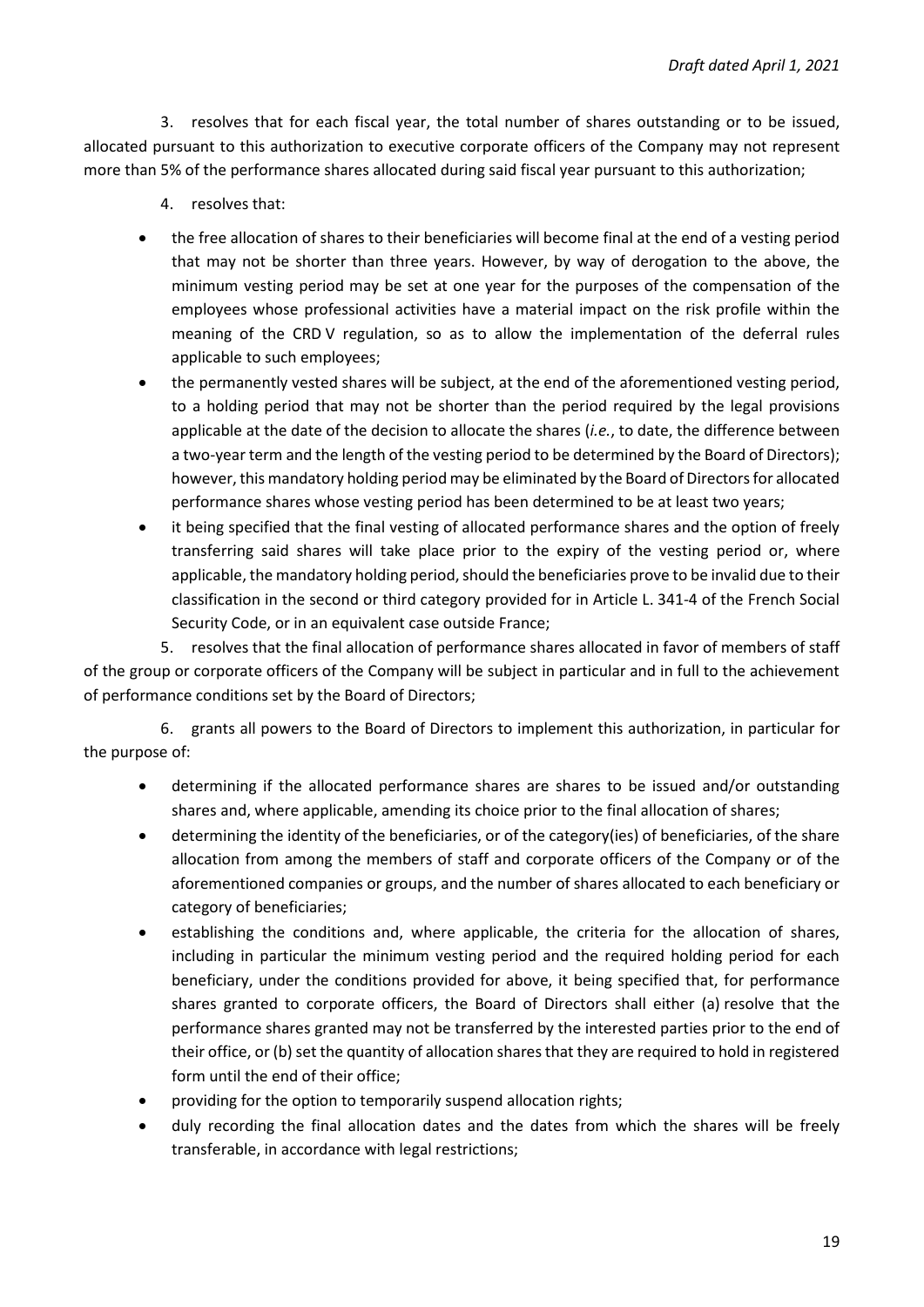registering the allocation performance shares to a registered account in the account-holder's name, indicating their non-transferability and the period of non-transferability, and waiving the non-transferability of shares for any circumstance permitted by applicable regulations;

7. resolves that the Board of Directors, which may subdelegate such powers in accordance with the law, will also be granted all powers to deduct, where applicable, in the event of new share issues, the sums necessary for the paying-up of said shares from reserves, profits or issue premiums, to duly record the completion of capital increases carried out in accordance with this authorization, to amend the Articles of Association accordingly, and in general to complete any necessary acts and formalities;

8. resolves that the Company may, where applicable, make adjustments to the number of allocated performance shares necessary to protect the rights of beneficiaries, depending on any transactions in the share capital or shareholders' equity of the Company, including in the event of a change in the nominal value of the share, a capital increase through the capitalization of reserves, the allocation of performance shares, the issuance of new equity securities with preferential subscription rights reserved for the shareholders, a stock split or reverse stock split, the distribution of reserves, issue premiums or any other assets, the amortization of capital, a change in the distribution of profits through the creation of preference shares or any other transaction in the share capital or shareholders' equity (including in case of tender offer and/or change of control). It is hereby stipulated that the shares allocated in accordance with these adjustments will be deemed as having been allocated the same day as the initially allocated shares;

9. recognizes that, in the event new performance shares are allocated, this authorization will prevail, as said shares are permanently allocated over time, over capital increases through the capitalization of reserves, profits or issue premiums in favor of the beneficiaries of said shares and the associated waiver by the shareholders of their preferential subscription rights to said shares in favor of the beneficiaries of said shares;

10. acknowledges that, in the event the Board uses this authorization, it will notify each Ordinary General Meeting of Shareholders of the transactions carried out pursuant to the provisions set forth in Articles L. 225-197-1 to L. 225-197-3 of the French Commercial Code, in accordance with the conditions provided for in Article L. 225-197-4 of this same Code;

11. acknowledges that this authorization cancels, from the date of this General Meeting of Shareholders, any unused portion of any previous authorization having the same purpose, *i.e.*, any authorization granting the authority to allocate performances shares (outstanding or to be issued) in favor of some or all members of staff and corporate officers of the group;

12. sets the period of validity of the authorization granted by this resolution at thirty-eight months, as from the date of this General Meeting of Shareholders.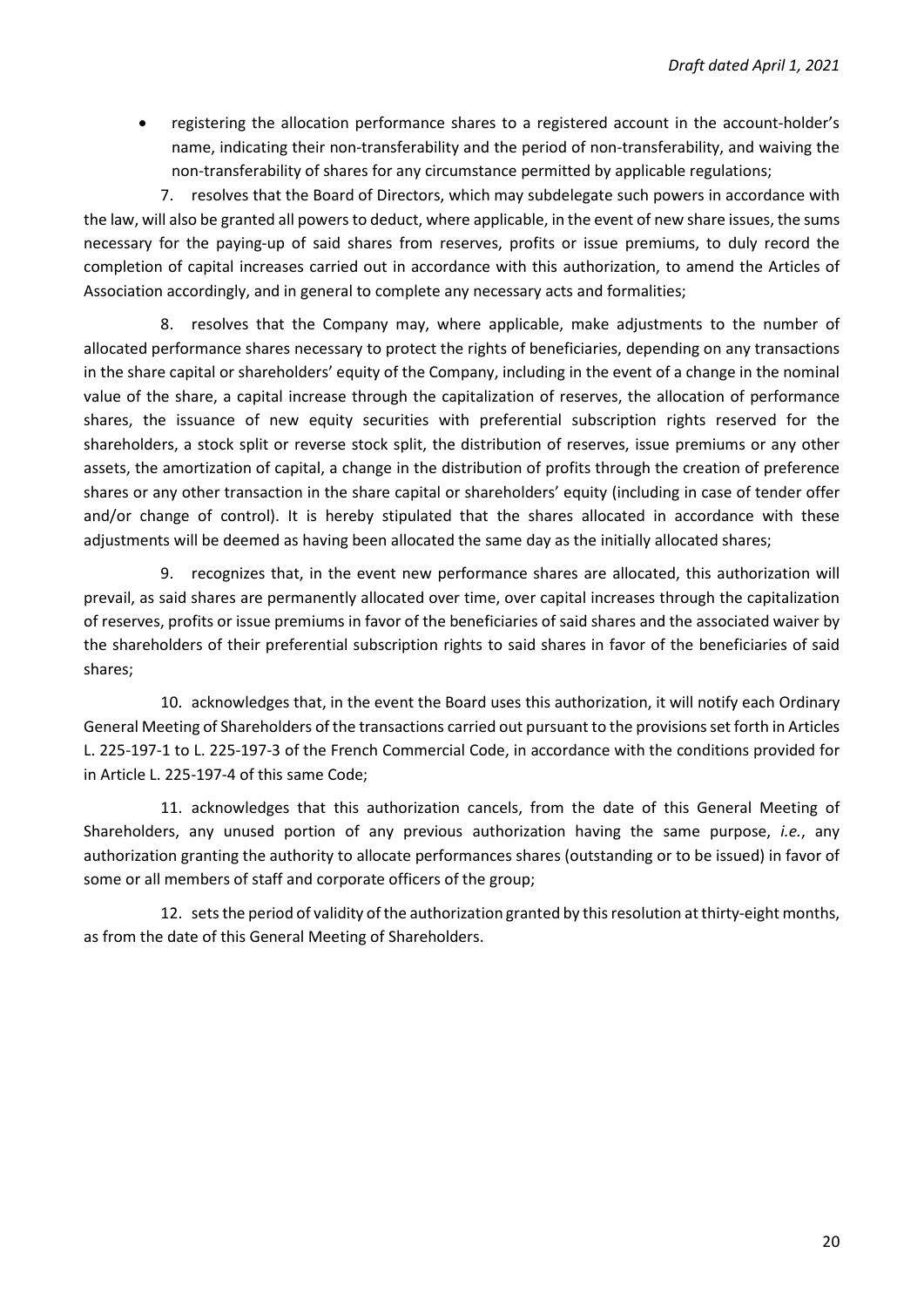## **Twenty-seventh resolution (Authorization to the Board of Directors to reduce the share capital through the cancellation of treasury shares)**

The General Meeting of Shareholders, deliberating in accordance with the quorum and majority requirements applicable to Extraordinary General Meetings of Shareholders, having reviewed the report of the Board of Directors and the special report of the Statutory Auditors, authorizes the Board of Directors to reduce the share capital, on one or more occasions, by cancelling any quantity of treasury shares deemed appropriate, within the limits authorized by law, in accordance with the provisions of Articles L. 225-209-2 *et seq*. and L. 22- 10-62 of the French Commercial Code.

At each cancellation date, the maximum number of shares cancelled by the Company during the twenty-six month period preceding such cancellation, including the shares subject to such cancellation, may not exceed 10% of the shares comprising the share capital of the Company at such date, *i.e.*, for information purposes, at December 31, 2020, a limit of 20,258,595 shares; it being stipulated that this limit applies to an amount of share capital that will, where applicable, be adjusted to account for transactions affecting the share capital subsequent to this General Meeting of Shareholders.

The General Meeting of Shareholders grants all powers to the Board of Directors, which may subdelegate said powers, to conduct the cancellation(s) and capital reduction(s) that may be conducted pursuant to this authorization, to deduct the difference between the purchase price of the cancelled shares and the nominal value from the premiums and available reserves of its choice, to allocate the fraction of the legal reserve available as a result of the capital decrease, to amend the Articles of Association accordingly and to complete all necessary formalities.

This authorization is granted for a period of twenty-six months from the date of this General Meeting of Shareholders and cancels, from this date, any unused portion of any previous authorization having the same purpose, *i.e.*, any authorization related to capital decreases through the cancellation of treasury stock.

### **Twenty-eighth resolution (Amendment of Article 19 of the Articles of Association)**

The General Meeting, voting under the quorum and majority conditions required for extraordinary general meetings of shareholders, having taken note of the report of the Board of Directors, resolves to amend Article 19 of the Company's Articles of Association, which now reads as follows:

"*General Meetings are convened and deliberate in accordance with conditions set down by law.* 

*Meetings are held either at the registered office or at any other place specified in the notice of meeting.* 

*Any shareholder, regardless of the number of shares held, may attend General Meetings in accordance with the conditions set down by the law and these Articles of Association, on presentation of proof of identity and of the registration of shares in its name or the name of an intermediary registered on its behalf by midnight Paris time on the day falling two business days before the General Meeting:* 

*- for holders of registered shares, in the registered share account held by the Company,* 

*- for holders of bearer shares, in the bearer share account held by the authorised intermediary, the registration or posting of the shares being proved by a participation certificate issued by the latter, if need be by electronic means.*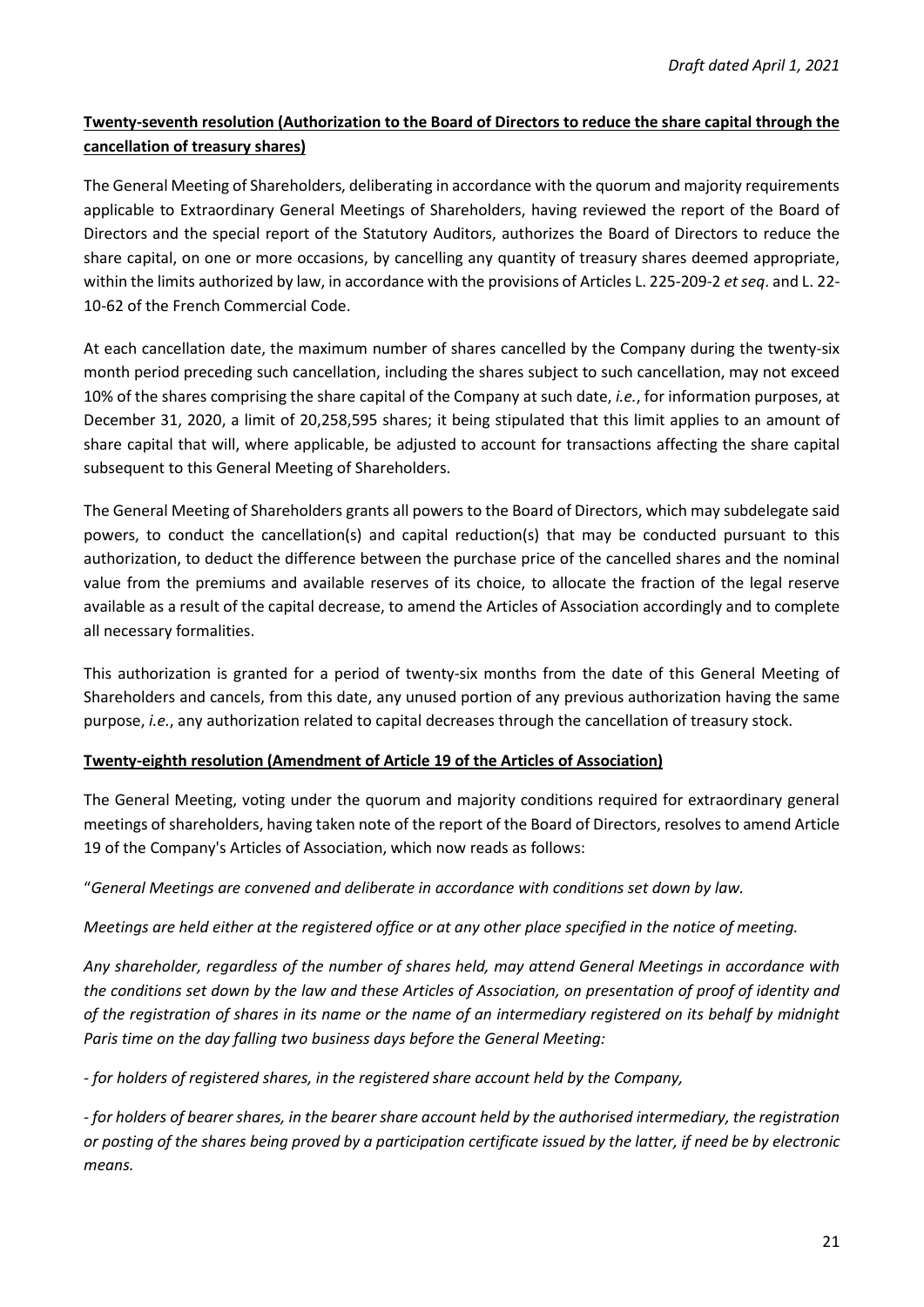*A shareholder not attending a General Meeting either personally or through a representative, may attend the meeting in person, by videoconference or by telecommunication means. He may also attend the meeting by proxy or choose between the two following possibilities:* 

*- remote voting before the General Meeting;* 

*Or* 

*- Sending before the General Meeting a blank proxy form to the Company without specifying a proxy's name, in accordance with the conditions set down by applicable law and regulations.* 

*If the shareholder has requested an admission card or a shareholding certificate or, as appropriate, decided on remote voting or sent a proxy, the shareholder no longer has the right to choose to participate in the General Meeting in any other manner. The shareholder may however transfer all or some of his/her shares at any time.* 

*If the transfer of ownership takes place before midnight Paris time on the day falling two business days before the General Meeting, the Company will invalidate or modify, as appropriate, the remote vote, the proxy, the admission card or shareholding certificate. For this purpose, the authorised intermediary account holder notifies the Company or its representative of the transfer of ownership and provides the necessary information.* 

*Any transfer made after midnight Paris time of the second business day preceding the General Meeting is neither notified by the authorised intermediary nor taken into account by the Company.* 

*Shareholders not having their tax domicile in France may be registered and be represented at General Meetings by any intermediary registered on their behalf holding a general securities management mandate, provided that the intermediary has declared its status as an intermediary holding securities on behalf of a third party to the Company or to the financial intermediary holding the account at the time of opening the account, in accordance with the law and regulations.* 

*In accordance with a Board of Directors' decision set out in the notice of meeting, shareholders may participate in General Meetings by video-conference or any other electronic means of communication, including the Internet, in accordance with applicable law and regulations. The Board of Directors determines the rules for participation and postal votes, by ensuring that the procedures and technologies used have the technical characteristics allowing for the continuous and simultaneous retransmission of debates and votes cast. These shareholders are then deemed to be present at the meeting for the calculation of the quorum and majority and may vote and participate in the meeting.* 

*Any shareholder may also vote remotely prior to the general meeting. Shareholders who use the form posted on-line by the meeting convenor, for this purpose and within the required time limits, are treated as present or represented shareholders. The on-line form may be completed and signed on the site by any method determined by the Board of Directors and complying with the legal requirements in force which satisfies the conditions set down in the first sentence of the second paragraph of article 1316-4 of the French Civil Code (Code civil), which may inter alia include a user identification and a password.*

*Any proxy or vote cast before the meeting by electronic means, together with the acknowledgement of receipt, shall be deemed non-revocable and enforceable on all; in the case of a transfer of ownership occurring before midnight Paris time on the day falling two business days before the meeting, the Company will, as appropriate, invalidate or modify the proxy or vote cast before this date and time*.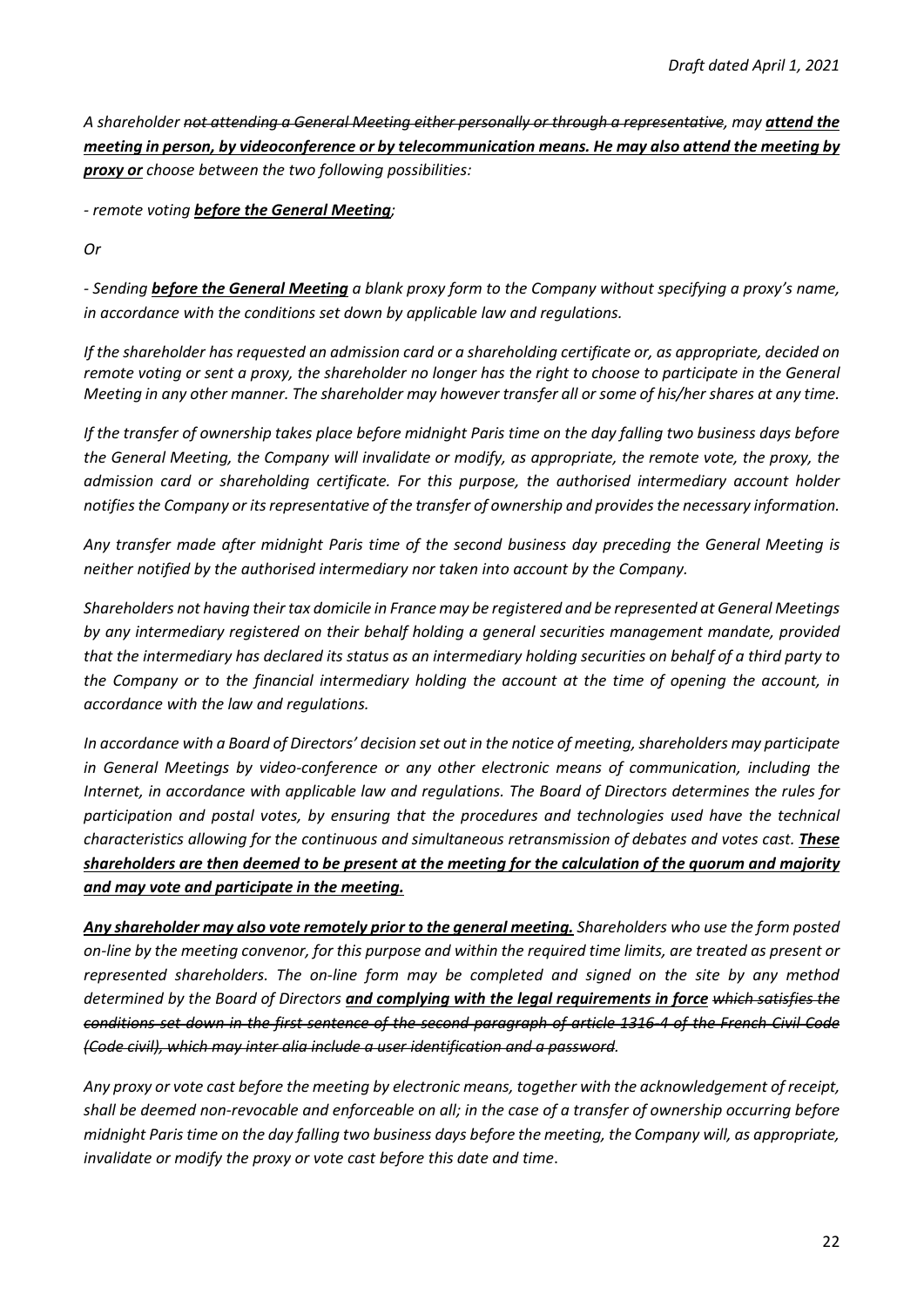*General Meetings are chaired by the Chairman of the Board of Directors or, in his/her absence, by the Deputy Chairman or by a director especially delegated for this purpose by the Board. Failing this, the General Meeting will elect its own chairman.* 

*Minutes are prepared of General Meetings and copies are certified and issued in accordance with the law.*"

**Twenty-ninth resolution (Amendment of the Articles of association in order to take note of the renumbering of the French Commercial Code resulting from Ordinance No. 2020-1142 of September 16, 2020 creating, within the French Commercial Code, a chapter relating to companies whose securities are admitted to trading on a regulated market or on a multilateral trading facility)** 

The General Meeting, voting under the quorum and majority conditions required for extraordinary general meetings of shareholders, having taken note of the report of the Board of Directors:

1. resolves to amend, in the Articles of association, all textual references that have become obsolete following the entry into force of Ordinance No. 2020-1142 of September 16, 2020 creating within the French Commercial Code, a chapter relating to companies whose securities are admitted to trading on a regulated market or on a multilateral trading facility. The update of the Articles of association consists in particular of the insertion of new textual references;

- 2. resolves accordingly:
- to replace, in the second paragraph of Article 9 of the Articles of Association, the words "*article L. 225-123 of the French Commercial Code*" by the words "*Articles L. 225-123 and L. 22-10-46 of the French Commercial Code*"; and
- to replace, in the first paragraph of Article 11 of the Articles of Association, the words "*Articles L. 225-27 et seq. of the French Commercial Code*" with the words "*Articles L. 225-27 et seq. and L. 22-10-6 and L. 22-10-7 of the Commercial Code*"; and

3. grants the Board of Directors, which may subdelegate such authority as provided for by law, all powers to carry out all formalities and make all filings to implement the aforementioned amendments to the Articles of Association.

### **Thirtieth resolution (Powers to carry out formalities)**

**\_\_\_\_\_\_\_\_\_\_\_\_\_\_\_\_\_\_\_\_\_\_\_** 

The General Meeting of Shareholders, deliberating in accordance with the quorum and majority requirements applicable to Extraordinary General Meetings of Shareholders, hereby grants full powers to the bearer of an original, copy or excerpt of the minutes of theses deliberations to complete any legal filing or publication formalities relating to or resulting from the decisions taken in the aforementioned resolutions.

### **1. formalities to be accomplished in order to participating in the General Meeting**

**Reminder: in the current health context of the covid-19 epidemic, and in accordance with**  *Ordonnance* **No. 2020-321 of March 25, 2020 adapting the rules for meetings and deliberations of the governing bodies of legal persons and entities without legal personality under private law due to the covid-19 epidemic (as amended), it was decided to hold the General Meeting without the physical presence of the shareholders and other persons entitled to attend.** 

Under these conditions, any shareholder is entitled to participate in the General Meeting of Shareholders regardless of the number of shares held under the legal and regulatory conditions in force: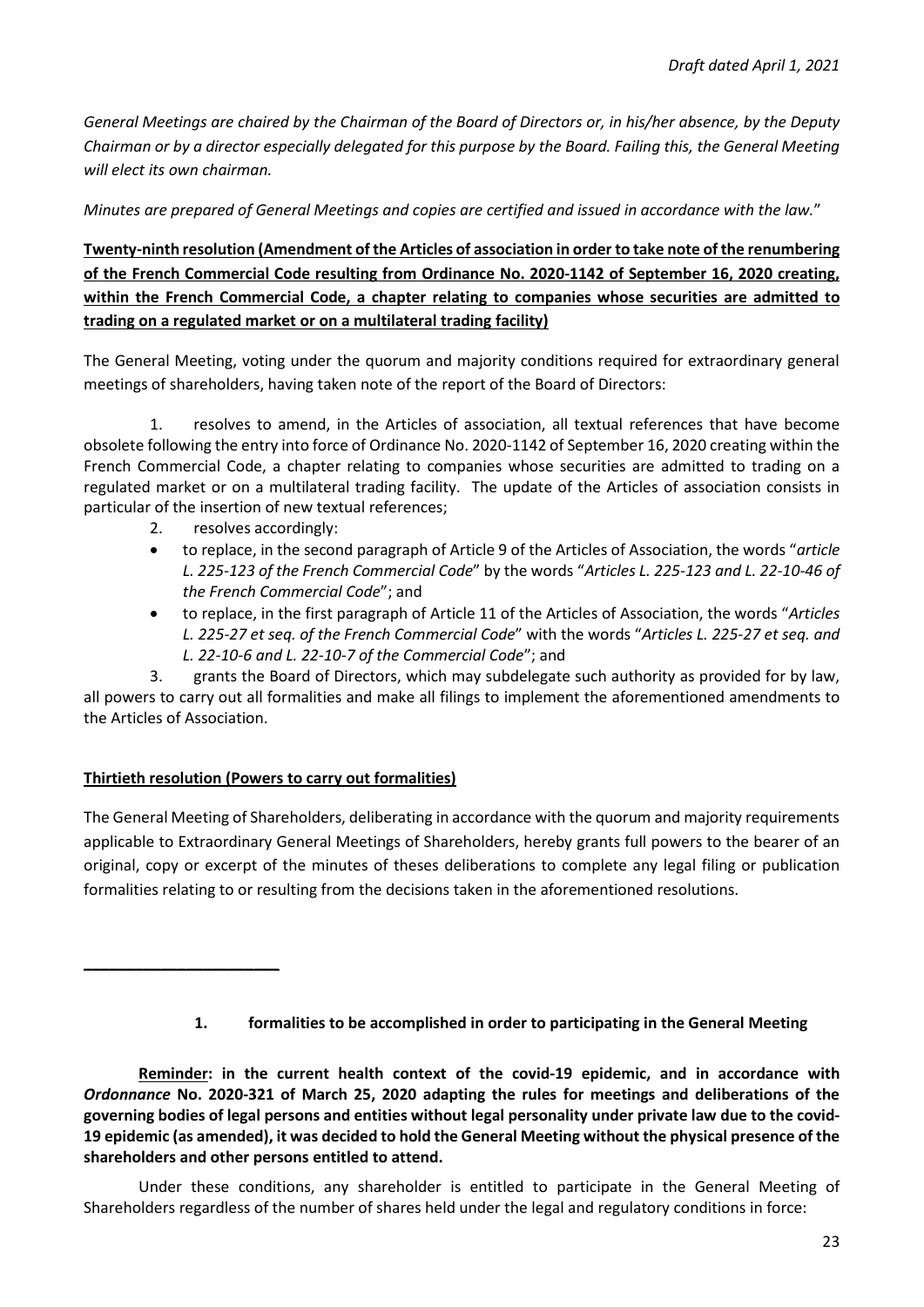- either **by attending in person via video conference**,
- or by voting remotely,
- or **by being represented at the Meeting**: by giving a proxy to the Chairman of the Meeting, to his spouse or partner with whom a civil solidarity pact has been concluded, to another shareholder, or to any person (natural or legal) of his or her choice under the conditions prescribed in Article L. 225-106 of the French Commercial Code or, alternatively, without indicating a proxy, it being specified that for any proxy given by a shareholder without indicating a proxy, the Chairman of the Meeting shall vote in favour of the adoption of the draft resolutions presented or approved by the Board of Directors and against the adoption of all other draft resolutions.

Pursuant to Article R. 22-10-28 of the French Commercial Code, any shareholder is entitled to participate in the General Meeting by proving that the shares are registered in their name or in the name of the registered intermediary on their behalf (as set out in Article L. 228-1 of the French Commercial Code), two business days before the date of the General Meeting, *i.e.*, on **May 6, 2021** at **midnight**, Paris time, either with the Company's share registrar for registered shares, or in the bearer share accounts of an authorized intermediary.

For **holders of registered shares** (pure or administered), registration in the Company's share registrar two business days before the meeting, *i.e*., on **May 6, 2021** at **midnight**, Paris time, is sufficient for them to participate in the General Meeting of Shareholders.

For **holders of bearer shares**, registration of the shares in the bearer share accounts of an authorized intermediary must be proven by a share ownership certificate delivered by the intermediary under the terms provided for in Article R. 22-10-28 of the French Commercial Code, and must be appended to the proxy and remote voting form, including for shareholders indicating their wish to take part in the General Meeting by videoconference in said form.

A shareholder who has already cast a remote vote, sent a proxy or expressed a wish to participate by videoconference may sell all or part of his or her shares at any time. However, if the transfer occurs before the second business day preceding the General Meeting, *i.e.*, **May 6, 2021**, at **0:00 a.m.**, Paris time, the Company shall invalidate or modify the remote vote or the proxy, as the case may be, and shall terminate access to the VOTACCESS platform and to the LUMI TECHNOLOGIES platform, as applicable. To this end, the authorised intermediary holding the account shall notify the Company or its authorised agent of the transfer and send it the necessary information. No transfer or other transaction carried out after May 6, 2021, at 0:00 a.m. Paris time, regardless of the means used, will be notified by the authorised intermediary or taken into consideration by the Company, notwithstanding any agreement to the contrary (Article R. 22-10-28 of the French Commercial Code).

### **2. Methods of participating in the General Meeting**

### *A. Participating in the General Meeting by video conference*

Shareholders wishing to participate personally in the General Meeting by videoconference should proceed in one of the following ways within the specified time limits:

i. By post

For **registered shareholders** (pure or administered): each registered shareholder automatically receives the single form, attached to the notice of meeting, which must be completed, specifying that the shareholder wishes to participate in the General Meeting by videoconference, as well as the reply coupon indicating the shareholder's mobile phone number and the e-mail address that the shareholder wishes to use for this purpose, then return them signed using the T envelope attached to the notice of meeting or by post to CACEIS Corporate Trust, Service Assemblées Générales - 14, rue Rouget de Lisle, 92862 Issy-les-Moulineaux Cedex 9.

For **bearer shareholders**: ask the authorised intermediary who manages their securities account to send a certificate of participation to CACEIS Corporate Trust, specifying that they wish to participate in the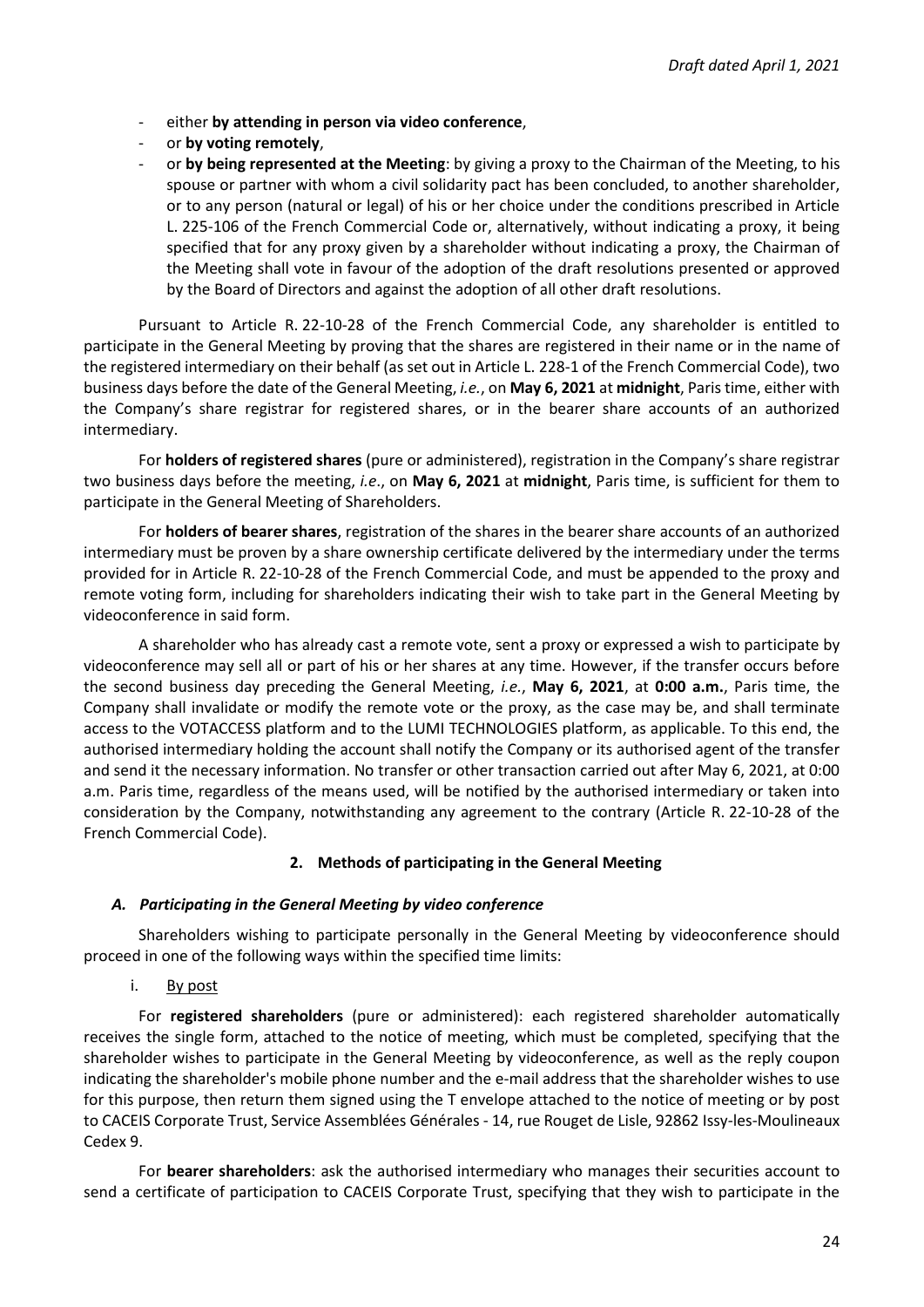General Meeting by videoconference, as well as their mobile phone number and the e-mail address they wish to use for this purpose.

The forms and the elements necessary for participation in the General Meeting by videoconference must be received by CACEIS Corporate Trust, duly completed and signed, at the latest three days before the Meeting, i.e. on **7 May 2021, failing which** they will not be taken into account.

### ii. By Internet

- For **registered shareholders** (pure or administered) :

Registered shareholders who wish to participate in the General Meeting by videoconference must, in order to access the dedicated and secure VOTACCESS website, connect to the OLIS Shareholder website at the following address: [https://www.nomi.olisnet.com.](https://www.nomi.olisnet.com/)

"Pure" registered shareholders should log on to the OLIS Shareholder website using the login details on the single form sent with the notice of meeting brochure and the password they usually use to consult their account.

"Administered" registered shareholders should log on to the OLIS Shareholder website using the login details on the single form sent with the notice of meeting and follow the on-screen instructions on the OLIS Shareholder website.

Once connected, pure or administered registered shareholders should follow the on-screen instructions on the OLIS Shareholder website to access the VOTACCESS website where they can indicate their participation in the General Meeting by videoconference.

For any connection problems, shareholders are invited to contact CACEIS Corporate Trust, Investor Relations Department, by telephone on +33 (0)1 57 78 34 44 from Monday to Friday from 8:30 a.m. to 5:30 p.m. (Paris time) or by e-mail at the following address: ct-contact@caceis.com.

### - For **bearer shareholders** :

It is the responsibility of bearer shareholders who wish to participate in the General Meeting by videoconference to find out from their account-holding institution whether or not it is connected to the Meeting's dedicated, secure VOTACCESS website and, if so, whether this access is subject to special conditions of use.

If the shareholder's account-holding institution is connected to the VOTACCESS website, the shareholder must identify himself on the Internet portal of his account-holding institution with his usual access codes. The shareholder must then follow the instructions on the screen on the Internet portal of his account-holding institution in order to access the VOTACCESS website where he can indicate his participation in the General Meeting by videoconference.

On the VOTACCESS platform, registered or bearer shareholders must request an admission card and fill in the fields in the "Participate in the virtual meeting" tab in order to communicate their mobile phone number including the country code and the e-mail address they wish to use for this purpose.

The VOTACCESS website will be open from April 19, 2021 at 9:00 a.m. until the day before the General Meeting, *i.e.*, **May 9, 2021** at **3:00 p.m.**, Paris time. In order to avoid any possible congestion of the VOTACCESS website, shareholders are advised not to wait until the day before the Meeting to enter their instructions.

It is the shareholder's responsibility to ensure that all information required to participate in the General Meeting by videoconference (including the mobile phone number and e-mail address provided) is valid, complete and unencrypted. If this is not the case, the shareholder will be contacted by CACEIS Corporate Trust to the extent possible, but there can be no guarantee that the shareholder will be able to participate in the General Meeting by videoconference.

Shareholders who will not have transmitted their request under the above mentioned conditions, before May 7, 2021, for the paper form, or before May 9, 2021, at 3 p.m., Paris time, on the Votaccess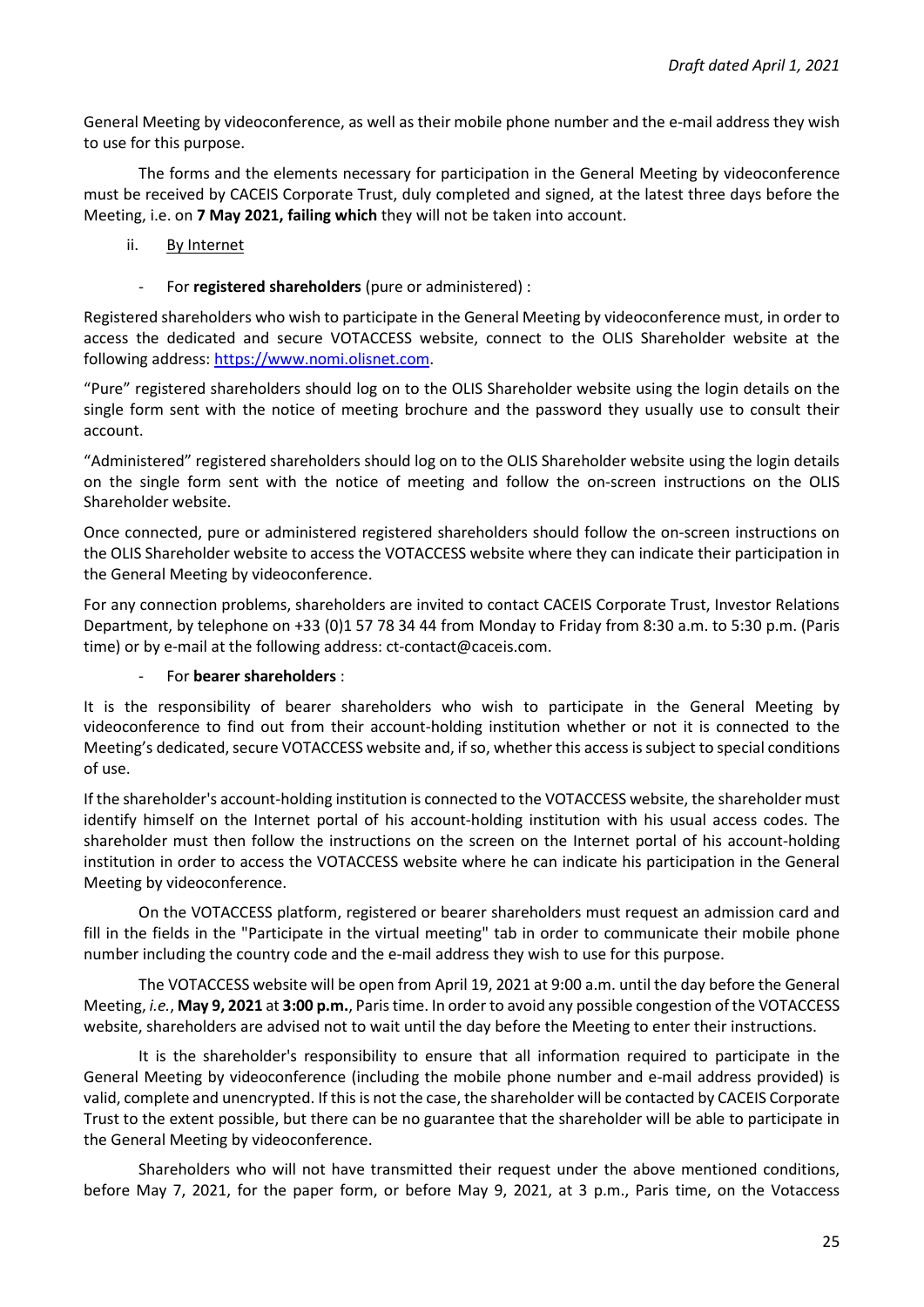platform, will not be able to participate in the General Meeting by video conference.

Shareholders who have thus expressed their wish to participate in the General Meeting remotely and live by videoconference will receive, at the latest two hours before the start of the Meeting, an e-mail containing their identifier and an SMS containing the corresponding password, to connect to the LUMI TECHNOLOGIES platform via which they will be able to participate in the General Meeting.

On the date of the General Meeting, these shareholders will be able to connect on the Internet to the LUMI TECHNOLOGIES platform from 9:30 a.m. (Paris time), at the following address: <https://web.lumiagm.com/111113270>(meeting number **111 113 270**) using the login and password thus received. By following the instructions given to them on the screen on the LUMI TECHNOLOGIES platform, they will be able to attend the live broadcast of the General Meeting, ask their questions, if they wish, during the discussion session which will be opened by the Chairman of the General Meeting, and express their vote on the resolutions presented to the General Meeting.

#### *B. To vote by proxy or by post*

Shareholders wishing to vote remotely or by post prior to the General Meeting should do one of the following within the specified timeframe:

i. By post

- For **registered shareholders** (pure and administered): complete the single form, attached to the notice of meeting received automatically by each registered shareholder, specifying that they wish to be represented or to vote by mail, then return the signed form using the T envelope attached to the notice of meeting or by mail to CACEIS Corporate Trust, Service Assemblées Générales - 14, rue Rouget de Lisle, 92862 Issy-les-Moulineaux Cedex 9.

- For holders of **bearer shares**: (i) request the single form from the financial intermediary who manages their shares, as from the date of the General Meeting, (ii) complete the form, specifying the wish to be represented or to vote by mail, and then (iii) return it signed, together with a certificate of participation issued by the financial intermediary, by mail to CACEIS Corporate Trust, Service Assemblées Générales - 14, rue Rouget de Lisle, 92862 Issy-les-Moulineaux Cedex 9.

Single forms must be received by CACEIS Corporate Trust duly completed and signed no later than three days before the meeting, *i.e.*, **May 7, 2021,** failing which they will not be taken into account. Proxy voting forms with the indication of proxies must be received by CACEIS Corporate Trust duly completed and signed at the latest four days before the Meeting, *i.e.*, on **May 6,2021**, failing which they cannot be taken into account.

ii. By Internet

### - For **registered shareholders** (pure or administered) :

Registered shareholders who wish to vote by Internet, or to appoint or revoke a proxy online, prior to the Meeting, must connect to the OLIS Shareholder website at [https://www.nomi.olisnet.com](https://www.nomi.olisnet.com/) in order to access the dedicated secure VOTACCESS website.

"Pure" registered shareholders should log on to the OLIS Shareholder website using the login details on the single form sent with the notice of meeting brochure and the password they usually use to consult their account.

"Administered" registered shareholders should log on to the OLIS Shareholder website using the login details on the single form sent with the notice of meeting and follow the on-screen instructions on the OLIS Shareholder website.

Once connected, pure or administered registered shareholders will have to follow the on-screen instructions on the OLIS Shareholder site in order to access the VOTACCESS site where they can vote, or appoint or revoke a proxy.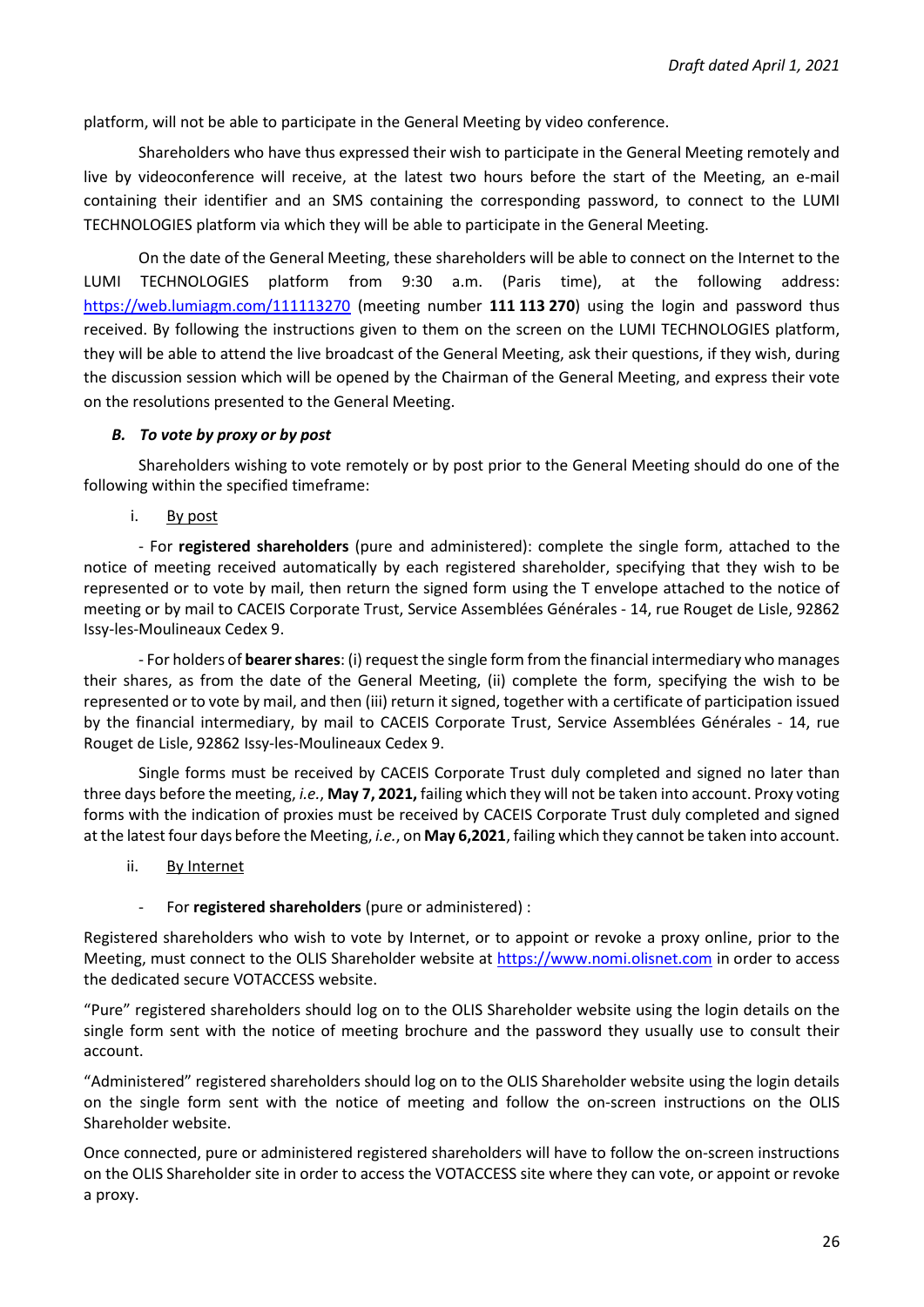For any connection problems, shareholders are invited to contact CACEIS Corporate Trust, Investor Relations Department, by telephone on +33 (0)1 57 78 34 44 from Monday to Friday from 8:30 a.m. to 5:30 p.m. (Paris time) or by e-mail at the following address: ct-contact@caceis.com.

### - For **bearer shareholders** :

It is the responsibility of bearer shareholders who wish to vote by Internet, or appoint or revoke a proxy online, before the Meeting, to find out from their account-holding institution whether or not it is connected to the Meeting's dedicated secure VOTACCESS website and, if so, whether this access is subject to any special conditions of use.

If the shareholder's account-holding institution is connected to the VOTACCESS site, the shareholder must identify himself or herself on the Internet portal of his or her account-holding institution with his or her usual access codes. They must then follow the on-screen instructions on the Internet portal of their account-holding institution in order to access the VOTACCESS site where they can vote or appoint or revoke a proxy.

The VOTACCESS website will be open from April 19, 2021 at 9:00 a.m. until the day before the General Meeting, *i.e.*, **May 9, 2021** at **3:00 p.m.**, Paris time. In order to avoid any possible congestion of the VOTACCESS website, shareholders are advised not to wait until the day before the Meeting to enter their instructions.

The proxy and/or postal voting form will also be made available to shareholders on the issuer's website https://legroupe.amundi.com/Actionnaires/Assemblees-Generales.

In accordance with the provisions of Article R. 22-10-24 of the French Commercial Code, notification of the appointment and revocation of a proxy may also be made by electronic means, as follows:

- for **registered shareholders** (pure or administered): by sending an e-mail to the following address **[ct](mailto:ct-mandataires-assemblees@caceis.com)[mandataires-assemblees@caceis.com](mailto:ct-mandataires-assemblees@caceis.com)** specifying their surname, first name, address and CACEIS Corporate Trust identifier for pure registered shareholders (information available at the top left of their securities account statement) or their identifier with their financial intermediary for administered registered shareholders, as well as the surname and first name of the appointed or revoked proxy;

- for **bearer shareholders**: by sending an e-mail to the following address **[ct-mandataires](mailto:ct-mandataires-assemblees@caceis.com)[assemblees@caceis.com](mailto:ct-mandataires-assemblees@caceis.com)** specifying their full name, address and bank references as well as the name and surname of the appointed or revoked proxy, together with the certificate of participation issued by the intermediary.

Only duly signed notifications of appointment or revocation of mandates, completed and received no later than four days before the date of the General Meeting, *i.e.*, **May 6, 2021**, for the appointments or revocations of mandates expressed, may be sent to the above-mentioned e-mail address; any other request or notification relating to another subject may not be taken into account and/or processed.

### *C. Processing of mandates (proxy voting instructions)*

As the General Meeting is held without the physical presence of the shareholders, two solutions are available to proxies for the exercise of their mandate(s):

- i. Either they vote prior to the General Meeting: They must then send their instructions for the exercise of their mandates to CACEIS Corporate Trust electronically at the following address: [ct](mailto:ct-mandataires-assemblees@caceis.com)[mandataires-assemblees@caceis.com,](mailto:ct-mandataires-assemblees@caceis.com) via the single participation form in the form of a postal vote, no later than the fourth day preceding the date of the Meeting, *i.e.*, **May 6, 2021**. The form must mention their quality of proxy.
- ii. Or they wish to attend the General Meeting by videoconference: they must send a request to CACEIS Corporate Trust electronically at the following address: [ct-mandataires](mailto:ct-mandataires-assemblees@caceis.com)[assemblees@caceis.com t](mailto:ct-mandataires-assemblees@caceis.com)o participate in the Meeting via the exercise of their mandate(s) no later than the fourth day preceding the date of the Meeting, *i.e.*, **May 6, 2021**. They must provide their mobile phone number and the e-mail address they wish to use for this purpose.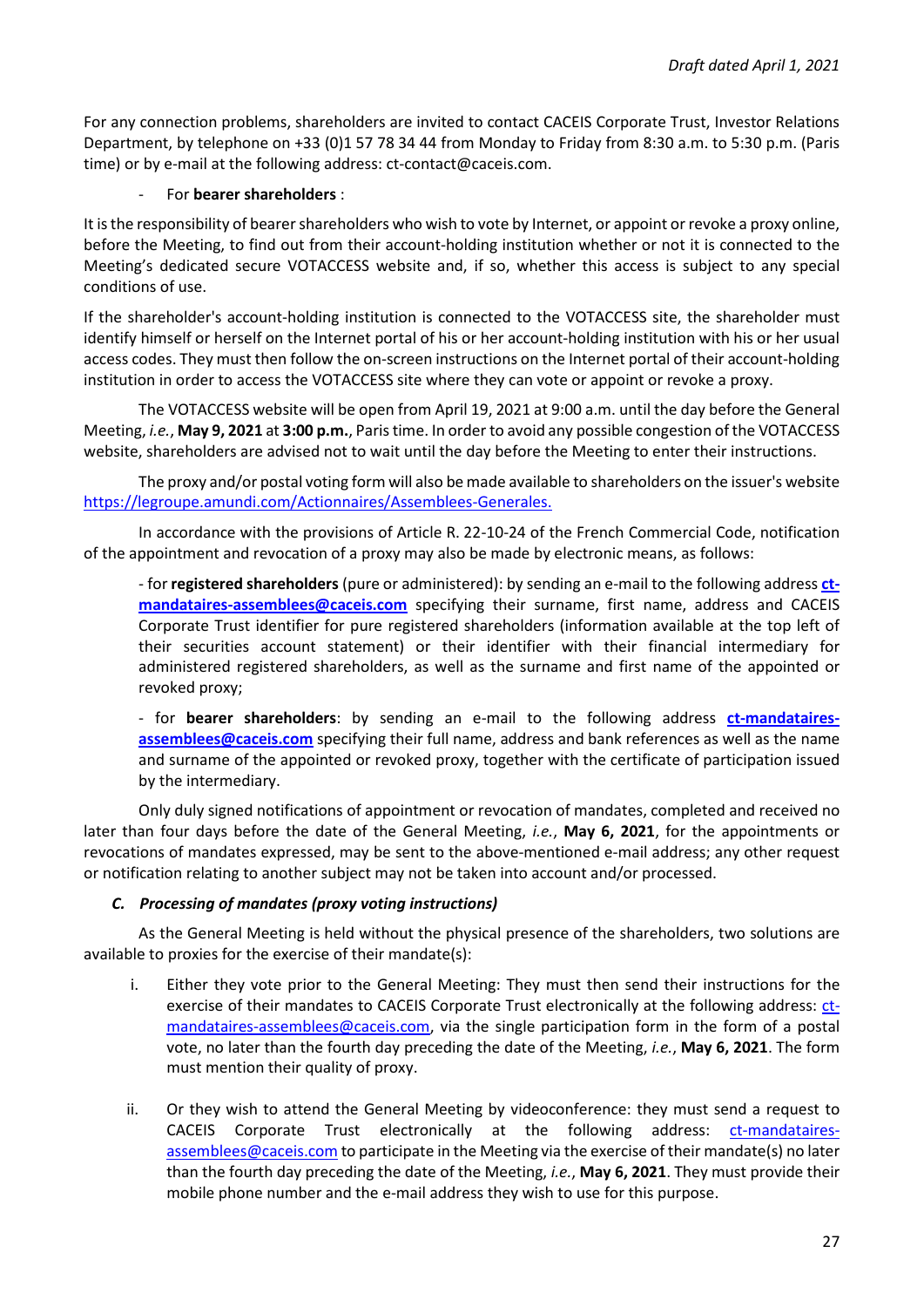#### *D. Procedure for changing the mode of participation*

In accordance with Article 7 of Decree No. 2020-418 of April 10, 2020 (as amended), a shareholder who has already cast a postal vote, sent a proxy or expressed a wish to participate by videoconference, may choose another method of participation in the General Meeting, provided that the instruction to do so reaches the Company within a timeframe that is compatible with the provisions of the first paragraph of Article R. 225- 77 and Article R. 225-80 of the French Commercial Code. Notwithstanding the second sentence of Article R. 225-80 of the French Commercial Code, previous instructions received will be revoked.

To this end, registered shareholders who wish to change their mode of participation are requested to send their new voting instruction by returning the single form, duly completed and signed, by e-mail to the following address: [ct-mandataires-assemblees@caceis.com.](mailto:ct-mandataires-assemblees@caceis.com) The form must indicate the shareholder's identifier, name, first name and address, the words *"New instruction - cancels and replaces",* and be dated and signed. Registered shareholders should attach a copy of their identity document and, if applicable, a power of attorney from the legal entity they represent.

Bearer shareholders are requested to contact their financial intermediary, who will send the new instruction to CACEIS Corporate Trust, together with a certificate of participation proving their status as shareholder.

#### **3. Submission of written questions**

Shareholders may submit written questions to the Company in accordance with Article R. 225-84 of the French Commercial Code*.* These questions should be addressed to the Chairman of the Board of Directors at the following address: **Amundi - Written questions to the AGM - BSC/COA/LIF - 90 boulevard Pasteur - CS21564 - 75730 Paris cedex 15**, by registered post with acknowledgement of receipt or by email at the following email address: **[questions-ecrites-ag@amundi.com,](mailto:questions-ecrites-ag@amundi.com)** no later than four days prior to the fourth business day before the date of General Meeting, *i.e.*, **May 6, 2021**. In order to be considered, these questions must be accompanied by a certificate of registration.

#### **4. Requests to include items or draft resolutions in the agenda of the meeting**

One or more shareholders representing at least the percentage of capital provided for in the applicable legal and regulatory provisions may request the inclusion of items or draft resolutions in the agenda under the terms provided for in Articles L. 225-105, L. 225-120 and R. 225-71 to R. 225-73 of the French Commercial Code.

Requests to include items (which must state the reasons for such inclusion) or draft resolutions in the agenda must be sent to the registered office, at the following address: **Amundi - Resolutions to the AGM - BSC/COA/LIF - 90, boulevard Pasteur - CS21564 - 75730 Paris cedex 15**, by registered mail with acknowledgement of receipt, and must be received no later than twenty-five days before the General Meeting is held. These requests must be accompanied by:

- the item to be included in the agenda as well as the reasons for such inclusion; or
- the text of draft resolutions, which may be accompanied by a brief explanation of the reasons for them and, if applicable, information provided for under paragraph 5 of Article R. 225-83 of the French Commercial Code; and
- a certificate of registration proving that the authors of the request own or represent the percentage of share capital required by Article R. 225-71 of the French Commercial Code.

In addition, shareholders are reminded that items or draft resolutions on the agenda shall only be considered at the General Meeting of Shareholders if the authors send a new certificate proving the registration of their shares in the same accounts on the second business day preceding the General Meeting at 0:00 a.m., Paris time, *i.e.*, on 6 May 2021 at 0:00 a.m., Paris time.